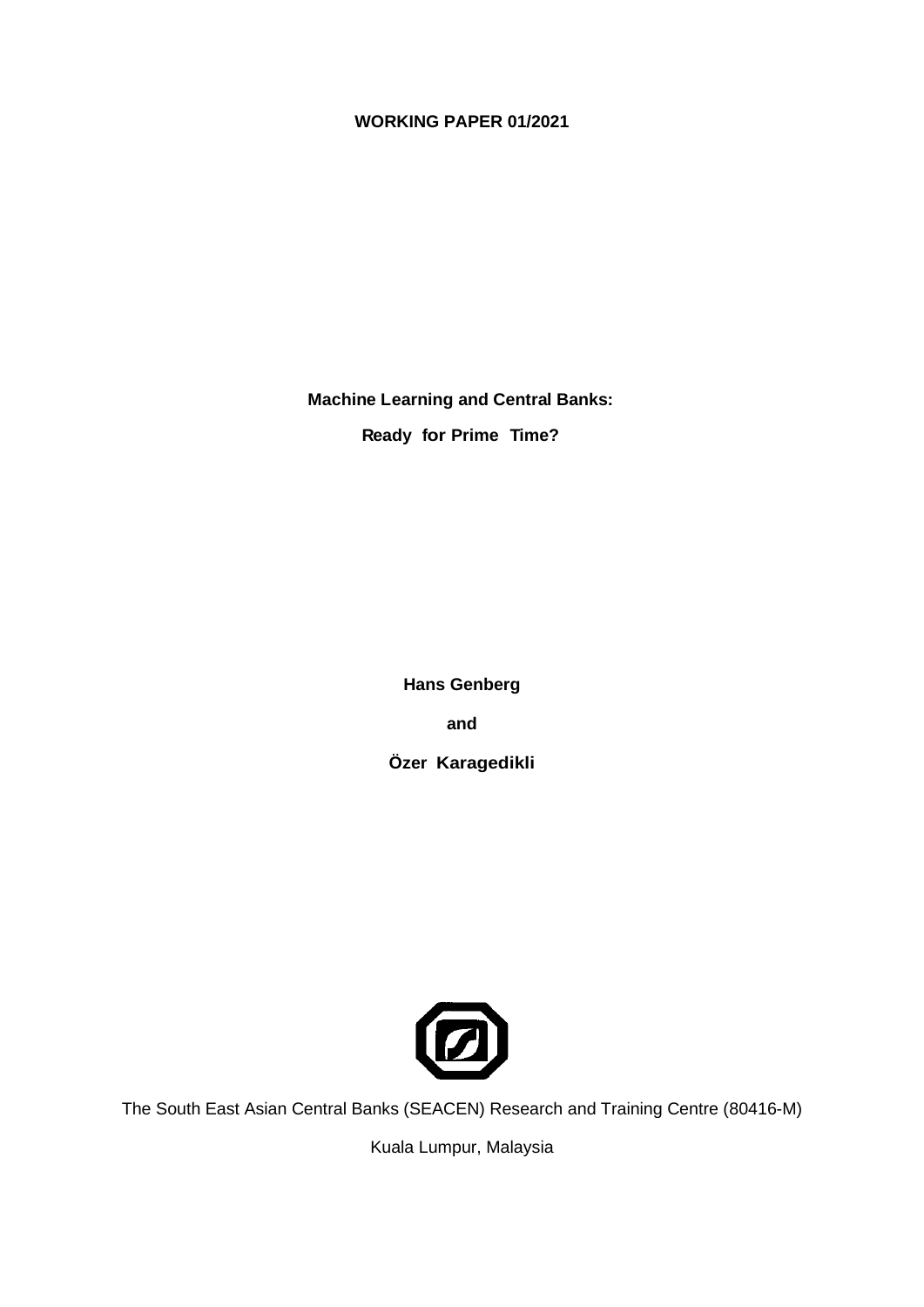#### **WORKING PAPER 01/2021**

**Machine Learning and Central Banks:**

**Ready for Prime Time?**

**Hans Genberg**

**and** 

**Özer Karagedikli**

**March 2021**

**Disclaimer: This Working Paper should not be reported as representing the views of SEACEN or its member central banks/monetary authorities. The views expressed in this Working Paper are those of the author(s) and do not necessarily represent those of SEACEN or its member central banks/monetary authorities.**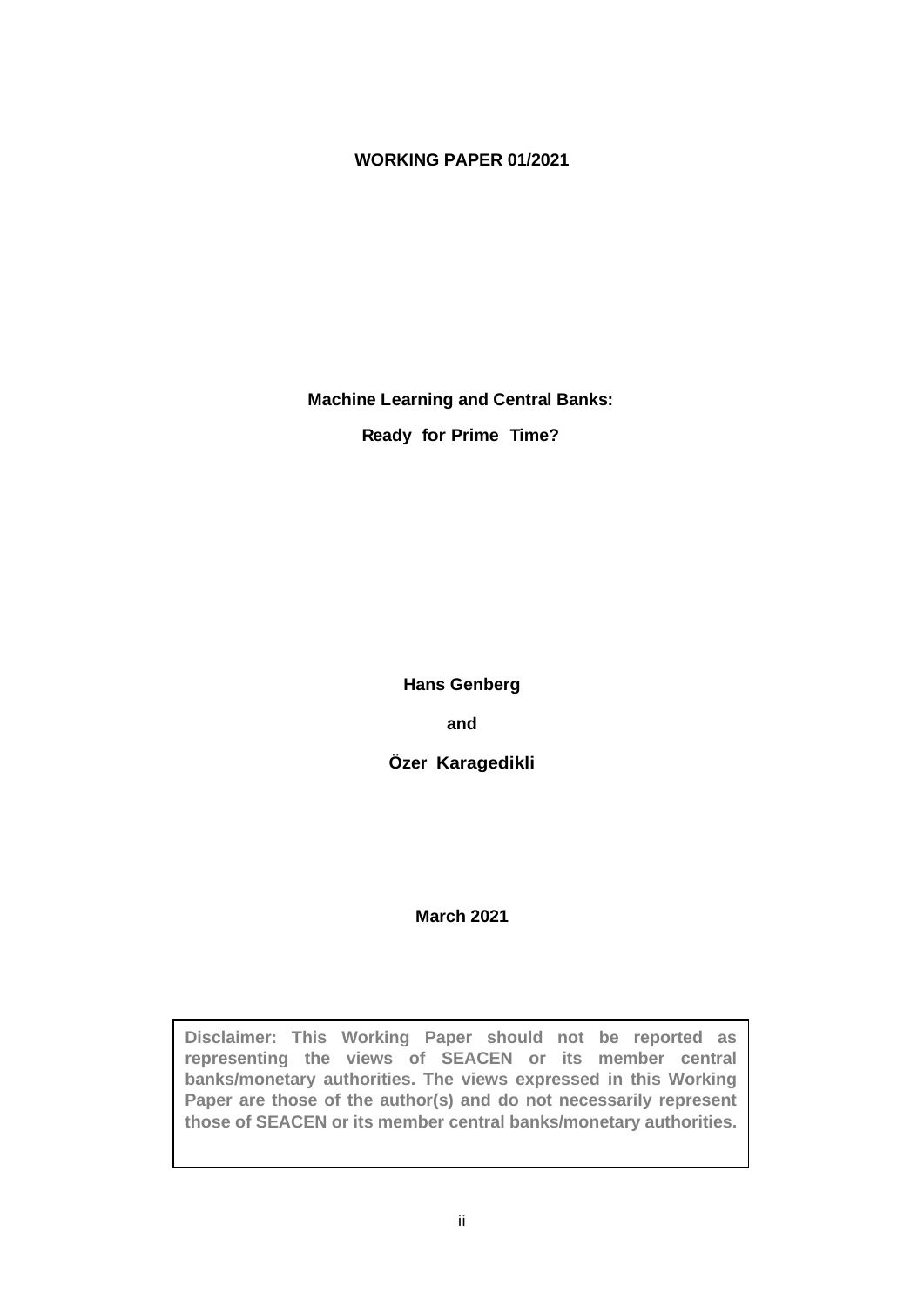#### **Table of Contents**

|                                                                          | Page           |
|--------------------------------------------------------------------------|----------------|
| Abstract                                                                 | $\mathbf{1}$   |
| 1. Introduction                                                          | $\overline{2}$ |
| 2. Central Bank's Problem                                                | 5              |
| 3. What is Machine Learning?                                             | 6              |
| 4. The Development of the VARs at a Glance                               | 12             |
| 5. How Well the VARs Have Served in 'Solving' the Central Bank's Problem | 16             |
| 6. Can Machine Learning Do the Same?                                     | 20             |
| 7. Conclusions                                                           | 23             |
| References                                                               | 23             |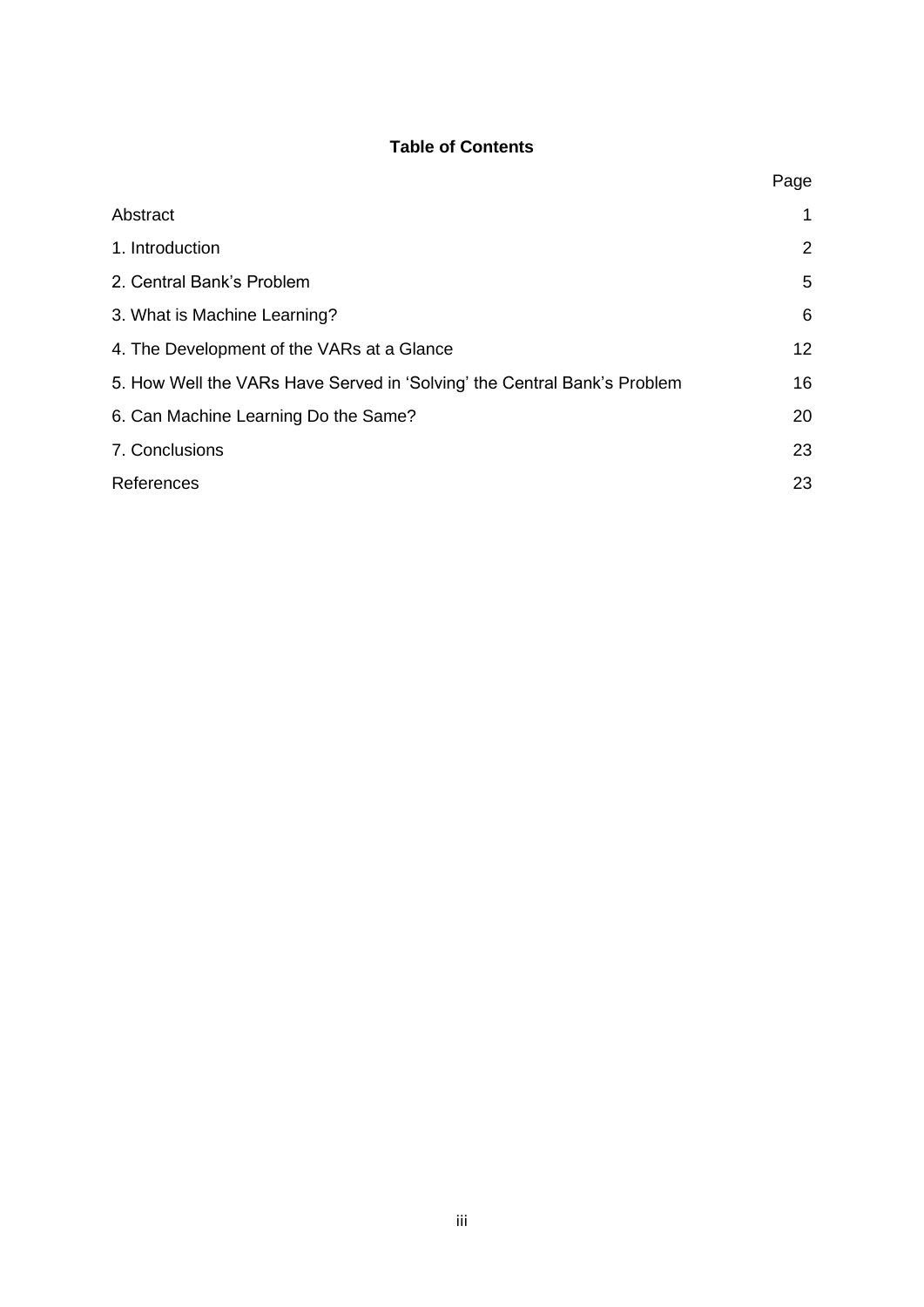# Machine Learning and Central Banks: Ready for Prime Time?\*

Hans Genberg<sup>a</sup> and Özer Karagedikli<sup>b,c</sup>

<sup>a</sup> Asia School of Business

**b** South East Asian Central Banks (SEACEN) Research and Training Centre <sup>c</sup> Centre for Applied Macroeconomic Analysis (CAMA) <sup>d</sup> University of Marburg

March 25, 2021

#### **Abstract**

In this article we review what machine learning might have to offer central banks as an analytical approach to support monetary policy decisions. After describing the central bank's "problem" and providing a brief introduction to machine learning, we propose to use the gradual adoption of Vector Auto Regression (VAR) methods in central banks to speculate how machine learning models must (will?) evolve to become influential analytical tools supporting central banks' monetary policy decisions. We argue that VAR methods achieved that status only after they incorporated elements that allowed users to interpret them in terms of structural economic theories. We believe that the same has to be the case for machine learning model.

**JEL Codes:** J31, J64

<sup>\*</sup>The views expressed here are the views of the authors and do not necessarily represent the views of the South East Asian Central Banks Research and Training (SEACEN) Centre, and its member central banks or monetary authorities. We thank Jose Eduardo P. Sto. Domingo, Shien Jin Ong, Ole Rummel, Benjamin Wong and participants at the SEACEN Centre seminar for comments. Correspondence: Hans Genberg – hans.genberg@asb.edu.my, Özer Karagedikli – ozer@seacen.org.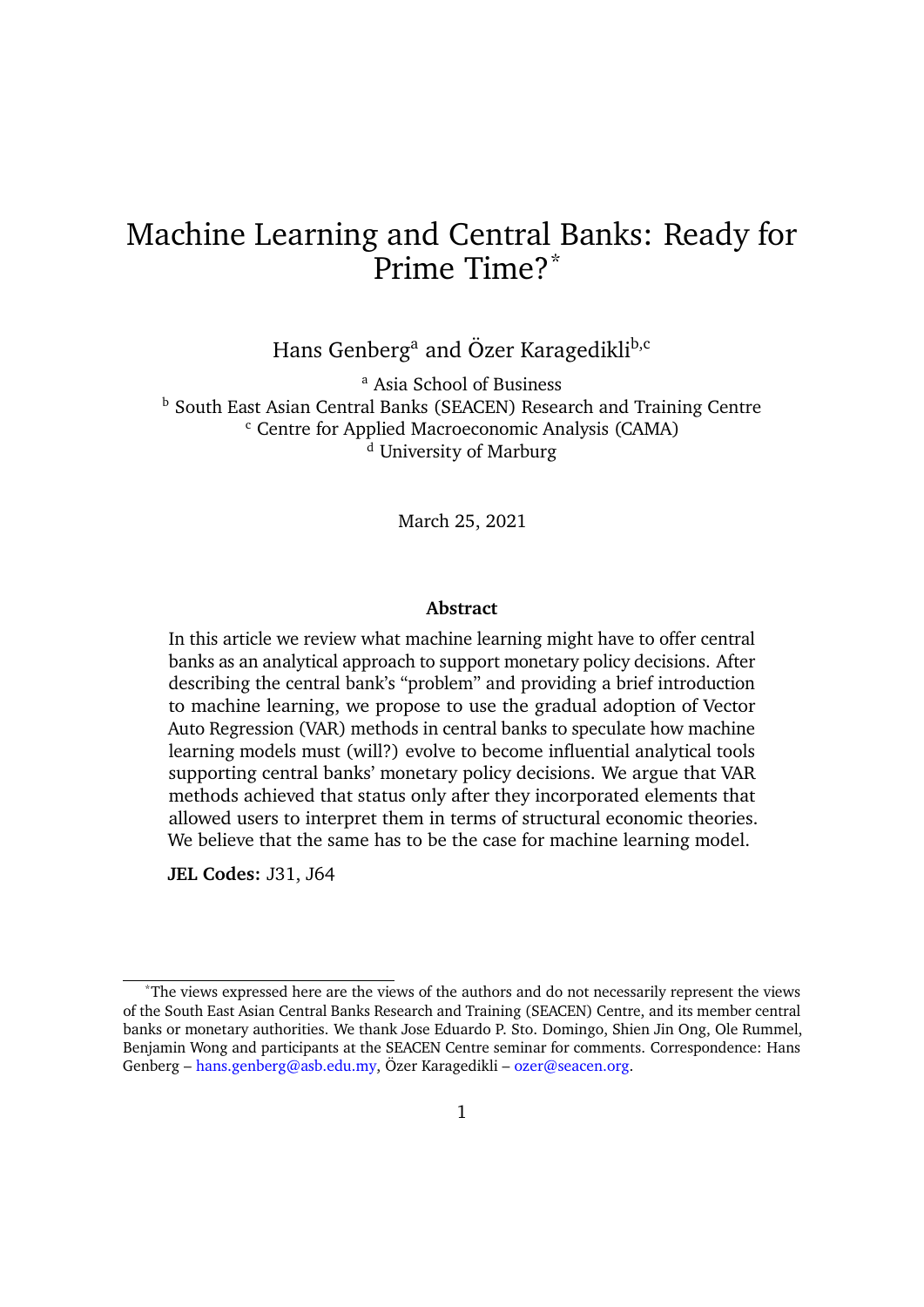## **1 Introduction**

Machine learning is the new 'car' on the street, and as with most things that are new, it is flashy, popular and full of excitement. Central banks, or at least some central bank economists, appear to share this excitement, and as a result, a number of central banks have invested resources in machine learning.<sup>1</sup> Is the excitement warranted?

Advances in artificial intelligence research has transformed many tasks previously carried out 'manually'. Areas include interpreting x-ray images, translation, and facial recognition to mention processes that already use machine-learning methods successfully. Artificial intelligence has also outperformed humans in playing highly complex games such as chess and Go, and holds the promise of being able to give us driver-less cars. Similar successes are also seen in banking applications, for example in credit scoring (Gambacorta et al. (2019)). In addition, machine learning is increasingly used to inform public policy decisions (Athey (2015)).

Little wonder that central banks ask themselves whether these underlying methods can be used to cater to the needs of central banks. After all, if computers can be trusted to drive cars, trucks and buses safely on busy streets filled with cyclists and pedestrians, can they not also be trusted with some aspects of the conduct of monetary policy? In this article, we will attempt to answer this important question.

Our analysis starts by providing answers to the following two questions: First, what does a monetary policy making authority 'want' from analytical models, and second, how have existing models, particularly VARs, evolved to serve these needs? In other words, we will use the evolution of VARs as a lens through which we will assess whether machine learning methods can be used to answer the questions that the central banks have.

What does a monetary policy making authority or a central bank require from an empirical tool? We argue that a monetary policy making institution would like to i) describe and summarise macroeconomic data, ii) make forecasts, iii) conduct

<sup>&</sup>lt;sup>1</sup>The recent Federal Reserve Board, the Bank of England and the King's College Conference on "Modelling with Big Data Machine Learning: Measuring Economic Instability" is one example of this.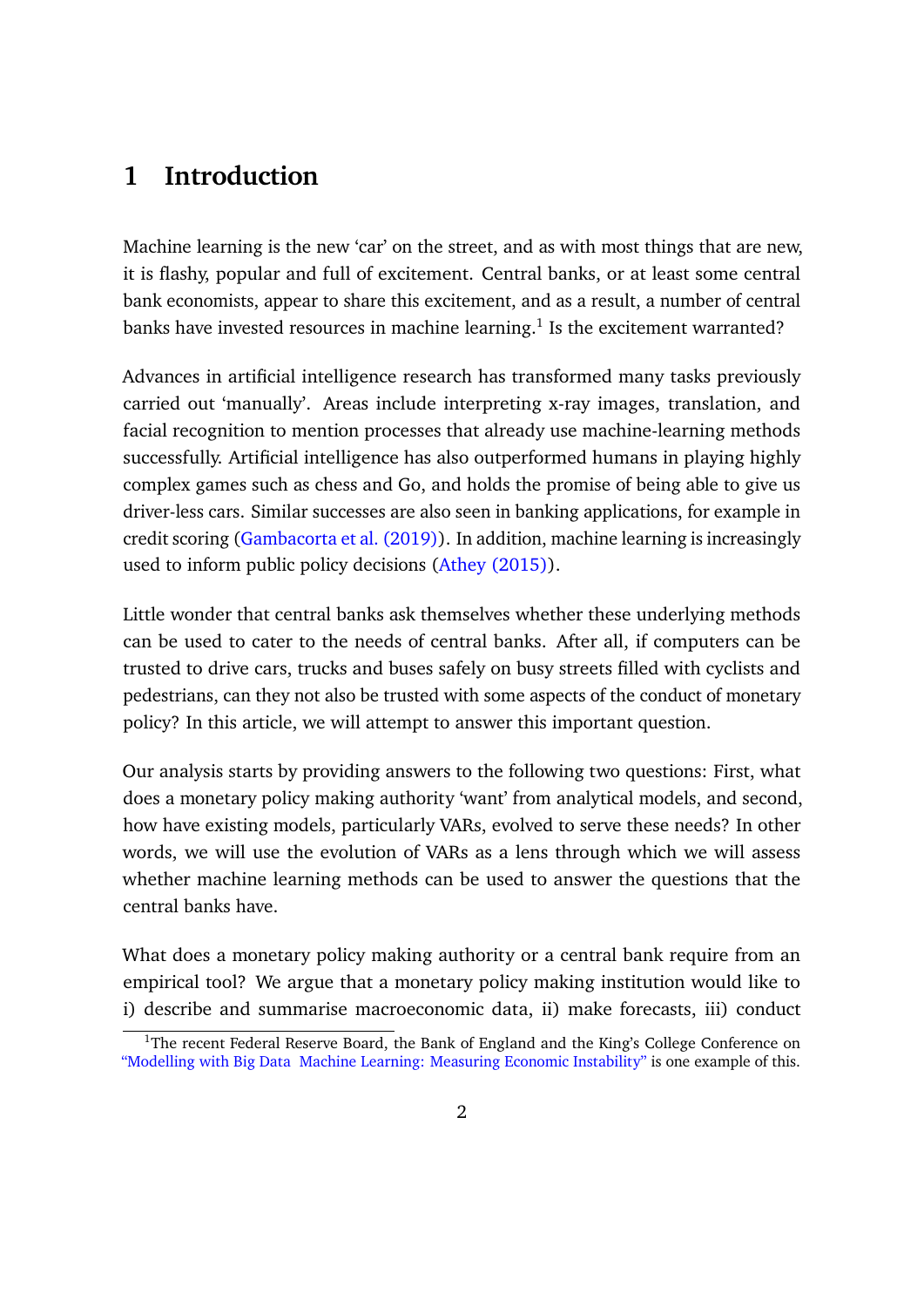structural analysis, including risk and scenario analysis, and iv) communicate its decisions/analyses.

We believe that the VAR literature made a critical contribution to the way the central banks think about data, forecasting, and structural analysis. We will therefore use the developments and achievements of VAR methodology, and the challenges it has had to overcome, as a lens through which we can assess the potential usefulness of machine learning for the central banks.

To avoid misunderstanding, we would like to make it clear that the authors of this article are not machine learning experts. However, we do have experience in the use of VARs in central banking, and we will use this experience, and our understanding of the current state of machine learning, to speculate about how these tools need to evolve to challenge and perhaps overtake VARs as a dominant analytical tool for central banks.

We also want to emphasize that, in this article, we are focusing only on the potential use of machine learning in the monetary policy functions of the central bank. Machine learning and artificial intelligence have been used more actively in other aspects of central banking, for example: financial stability, crises forecasting and banking supervision.<sup>2</sup> We will not comment on these important applications for machine learning in this paper.

Almost two decades ago, Adrian Pagan argued that macroeconomic models used in central banks face a trade-off between their theoretical consistency or data-consistency (figure 1). Given that central banks have a fixed amount of resources (staff) available this trade-off could be interpreted as a production possibility frontier. One could also think about this trade-off chart as the preferences of policymakers or researchers between theory-driven and data-driven approaches. The models that we consider to be on the frontier are listed in the figure. $3$ 

 $^{2}$ Fouliard et al. (2020), for example, predicts financial crises with machine learning algorithms. Babii et al. (2020) is a recent time-series application to nowcasting the US GDP growth. For a detailed treatment of time-series forecasting with machine learning see Masini et al. (2021).

<sup>&</sup>lt;sup>3</sup>One might argue that old fashioned econometric models of the 1960s and the 1970s are perhaps inside the frontier as opposed to being on the frontier.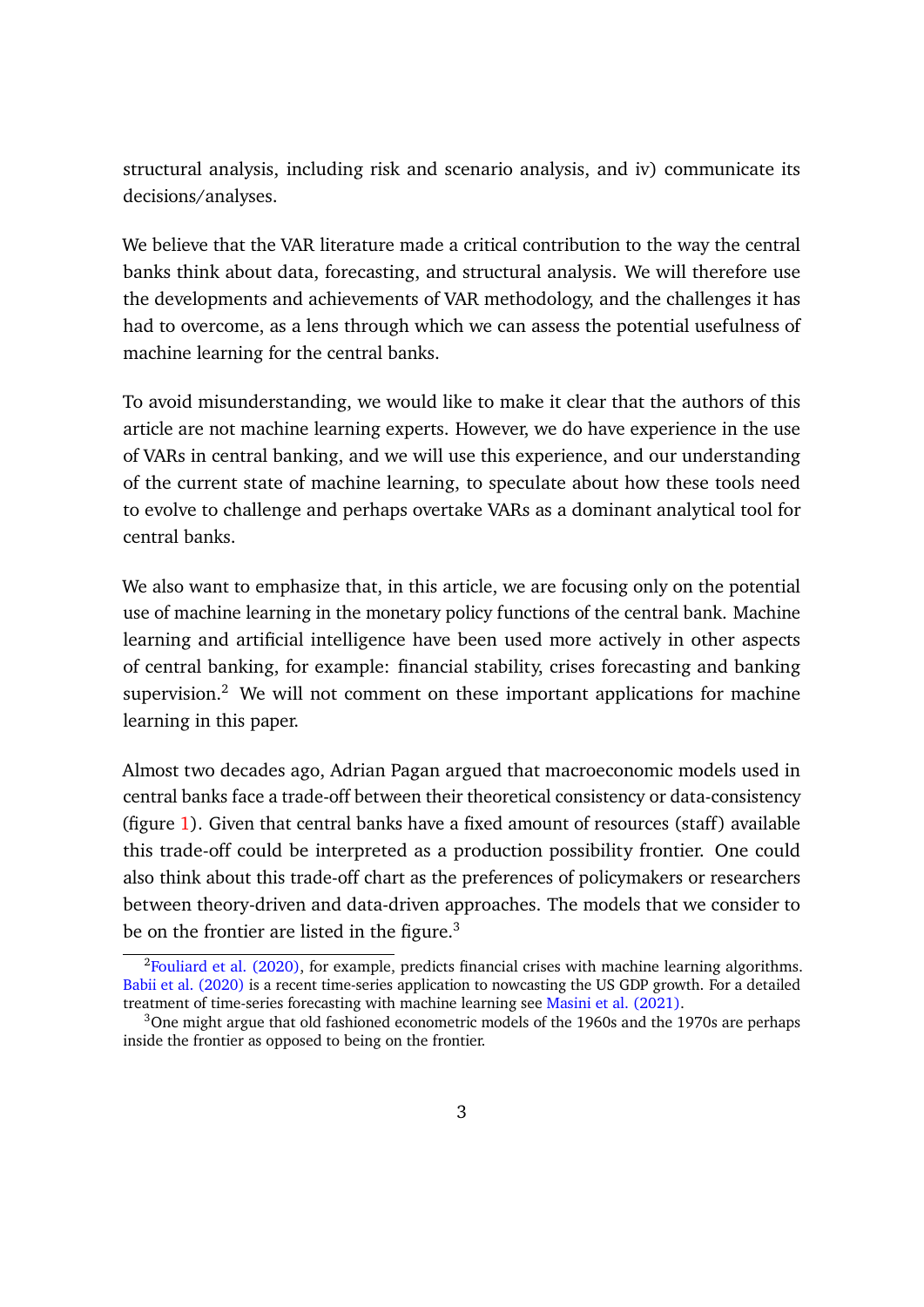

**Figure 1** The Pagan Frontier

Models like the unrestricted VARs are located close the lower right hand part of the frontier reflecting their data-heavy feature. Close to the upper left part we find Real Business Cycle (RBC) and Dynamic Stochastic General Equilibrium (DSGE) models that are typically not estimated in the conventional sense. Rather, they are calibrated using estimates of structural parameters obtained from other studies.

Over the past four decades VARs have evolved substantially, so that they now cover a wider spectrum in the Pagan frontier. The development of the range of VARs that incorporate restrictions to give them structural interpretations (SVARs) have perhaps pushed them towards the middle of the Pagan frontier. For example, it has been argued that DSGE-VARs provide a framework with which one could evaluate the DSGE models (Del Negro and Schorfheide (2006)). In other words, the development of the VAR has been rather dynamic not static.<sup>4</sup>

The big question, we believe, is whether ML models that currently are located on the data-heavy corner of the frontier, can move towards the middle, and what modifications need to be introduced to enable them to do so. In other words, can they combine

<sup>4</sup>See (Kilian and Lutkepohl (2018) and Ramey (2016) for a reviews of identified VARs for example.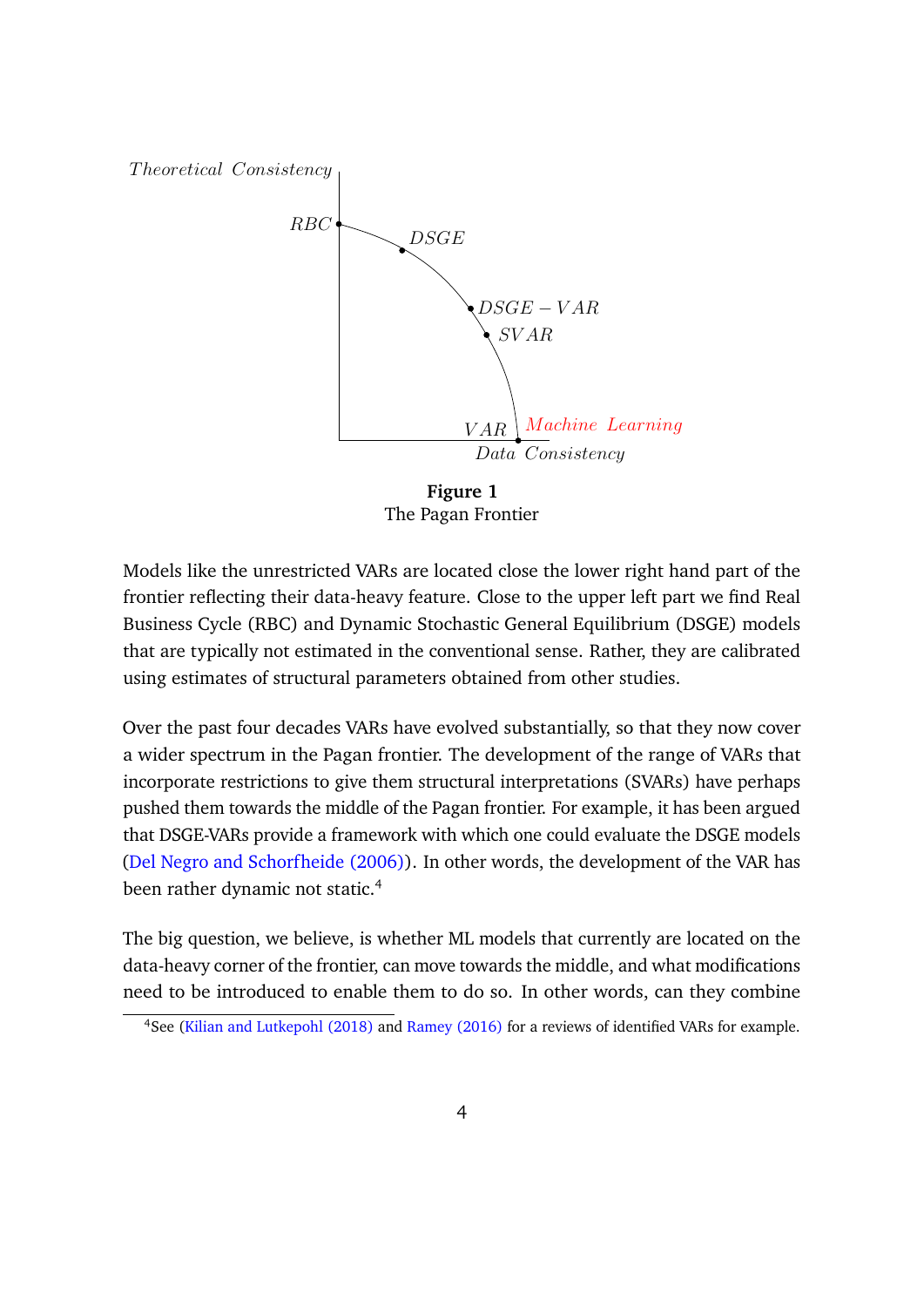good forecasting performance with an ability to provide insights on more structural aspects of the macroeconomy that central banks need?

The remainder of this article is structured as follows: Section 2 sets out what we think central banks need from a model. Section 3 summarises our understanding of current generation machine learning models and how they might be used by central banks. Section 4 describes briefly the development of the VAR literature, and Section 5 discusses how well the VARs have served in solving or answering central banks' needs. Section 6 discusses whether the Machine Learning can develop into something similar or better than VARs. Section concludes.

### **2 Central Bank's problem**

We propose a list of what central banks need from models by extending the Stock and Watson (2001)'s description of what macroeconometricians at policy institutions do. Stock and Watson (2001) argued that they do four things: 1) describe and summarize macroeconomic data, 2) make macroeconomic forecasts, 3) quantify what we do or do not know about the true structure of the macroeconomy, and 4) advise (and sometimes become) macroeconomic policymakers.

We adapt this classification to central bank policy making. Further, we argue that, to a first approximation, policy making involves the following steps, and models play a role in every one of them:<sup>5</sup>

- 1. Central banks summarise and analyse data,
- 2. They forecast the key macroeconomic variables,
- 3. They conduct risk analysis and balance of uncertainties.
- 4. They do structural/causal analysis, as well as scenario analysis.

 $5$ These five points are also in the spirit of  $Sims (1980)$ , where he argued that the usefulness of VARs could come from three fronts: (1) forecasting macroeconomic variables; (2) designing and evaluating economic models; (3) evaluating the consequences of alternative policy actions.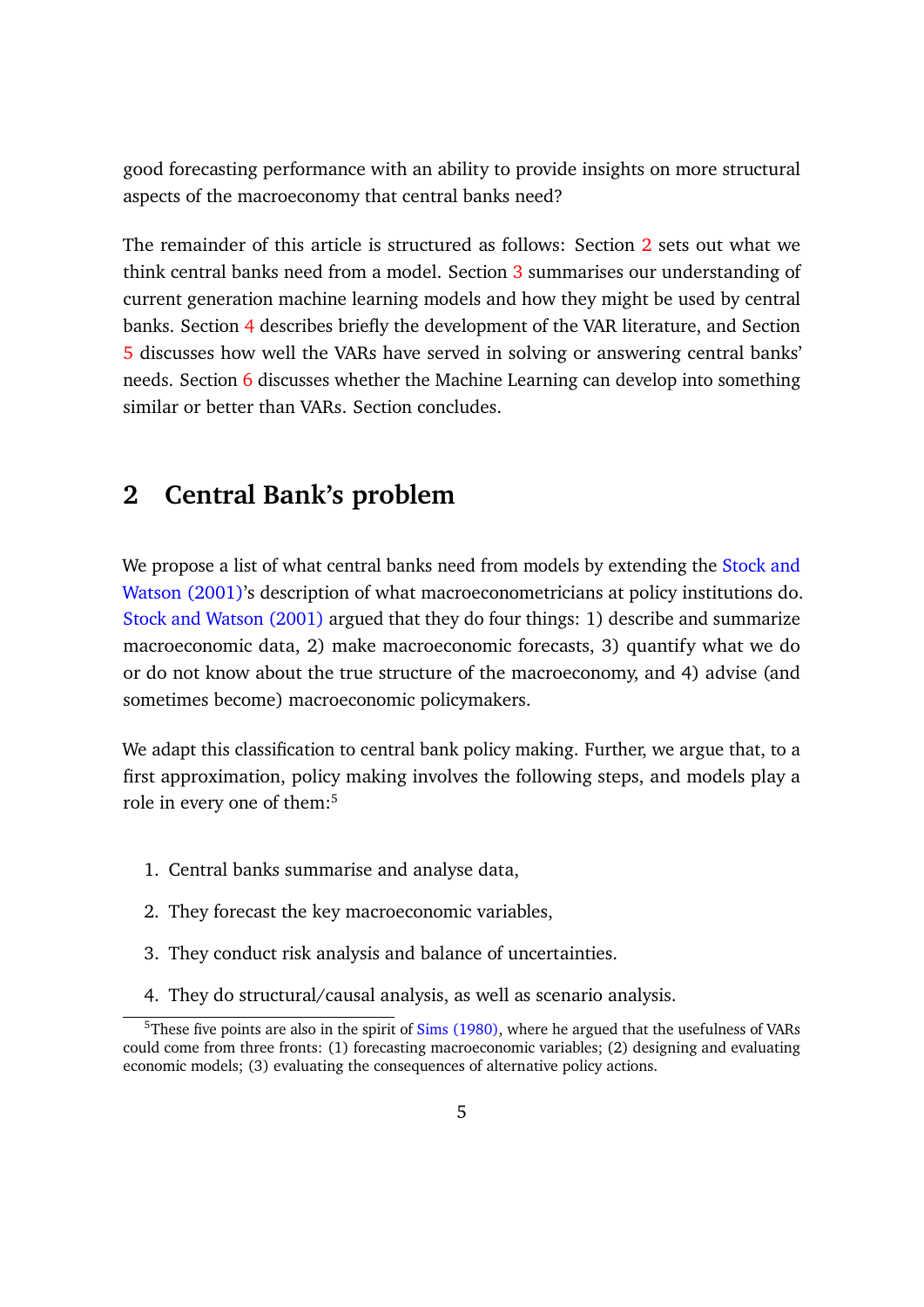5. They take decisions and communicate and justify these decisions vis-a-vis the public.

In the 1970s, these four tasks — data description, forecasting, structural inference and policy analysis — were performed using a variety of techniques. These ranged from large models with hundreds of equations to single-equation models that focused on interactions of a few variables to simple univariate time series models involving only a single variable. As we note in Section 4, dissatisfaction with the performance of these models let Christopher Sims proposing a new class of models, VARs, in his seminal Econometrica article published in 1980 (Sims (1980)).

In the remainder of the paper, we will be arguing that the VARs have served well in each of these five steps listed above. We will also argue that to be helpful to policymakers in central banks, Machine Learning methods must be able to perform well in these areas.

# **3 What is Machine Learning?**

# **3.1 Machine Learning is so far principally a prediction tool, but change may be coming**

Machine Learning (ML) has its origins in computational statistics. Its primary concern has been the use of algorithms to identify patterns or interrelationships that exist in data, and use these patterns in prediction. While the algorithms used in ML can be common techniques such as ordinary least squares regressions, they can also be more complex methodologies such as decision trees, clustering algorithms, and deep learning multi-layer neural networks.

Currently, the principal use of machine learning in economics has been for prediction This is particularly the case in macroeconomic applications (Kuhn and Johnson (2013)). The growing popularity of ML comes from its ability to uncover complex patterns in the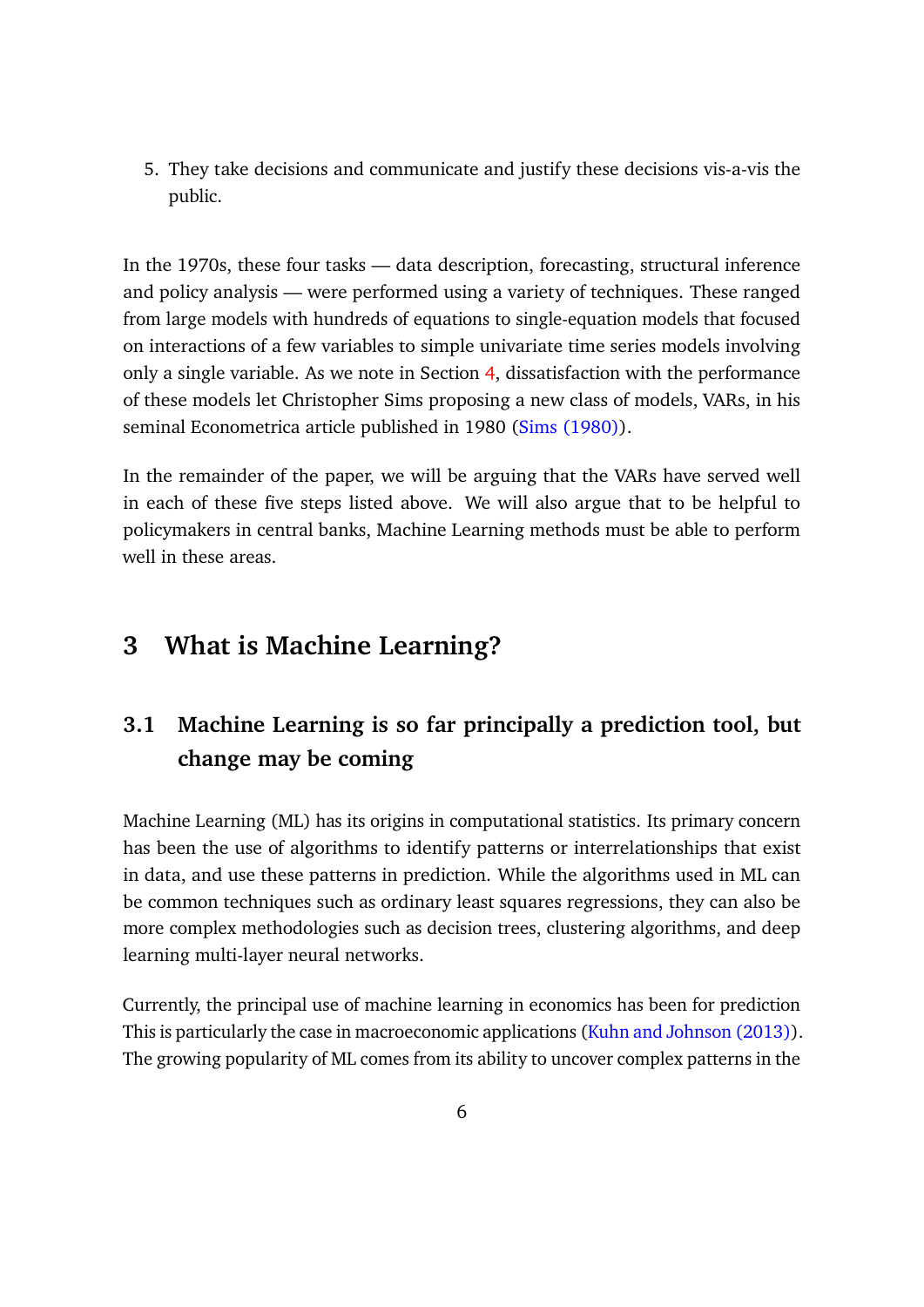data that have not been pre-specified a priori. This flexibility is in sharp contrast with approaches to forecasting traditionally used in central banks. In forecasting inflation, for example, researchers usually start with a structure that comes from theoretical considerations linking inflation to a set of causal determinants. For analytical and empirical tractability, the structure is often represented by a model that is linear in the underlying variables. But if forecast accuracy is the prime goal, this pre-specified linear structure can be a weakness, and the advantage of machine learning is that it does not have to impose it on the estimation of the model and hence on the forecast. For example, deep learning neural network algorithms do not impose any particular functional form of relationship between the explanatory variables and the forecast target. Instead this functional form is the outcome of the network algorithm.<sup>6</sup> The variables that are included in the forecasting model, be it a simple linear regression or a complex deep learning neural network, are still determined by the researcher, however.

While the main use of machine learning in economics is prediction, recent developments have shown that, in certain contexts, it is also possible to design algorithms that will allow causal inference. As Athey (2015) states "prediction and causal inference are distinct (though closely related) problems. Outside of randomized experiments, causal inference is only possible when the analyst makes assumptions beyond those required for prediction methods, assumptions that typically are not directly testable and thus require domain expertise to verify."<sup>7</sup>As we will argue below, for central bankers to make full use of machine leaning techniques, it is important that causal analysis also be possible in non-experimental contexts.

 $6$ Note that the algorithms themselves may favour some functional forms over others by construction, a feature referred to as inductive bias (Kelleher (2019)).

<sup>&</sup>lt;sup>7</sup>See Pearl (2018) and Pearl and Mackenzie (2018) for detailed treatments of causal inference in machine learning.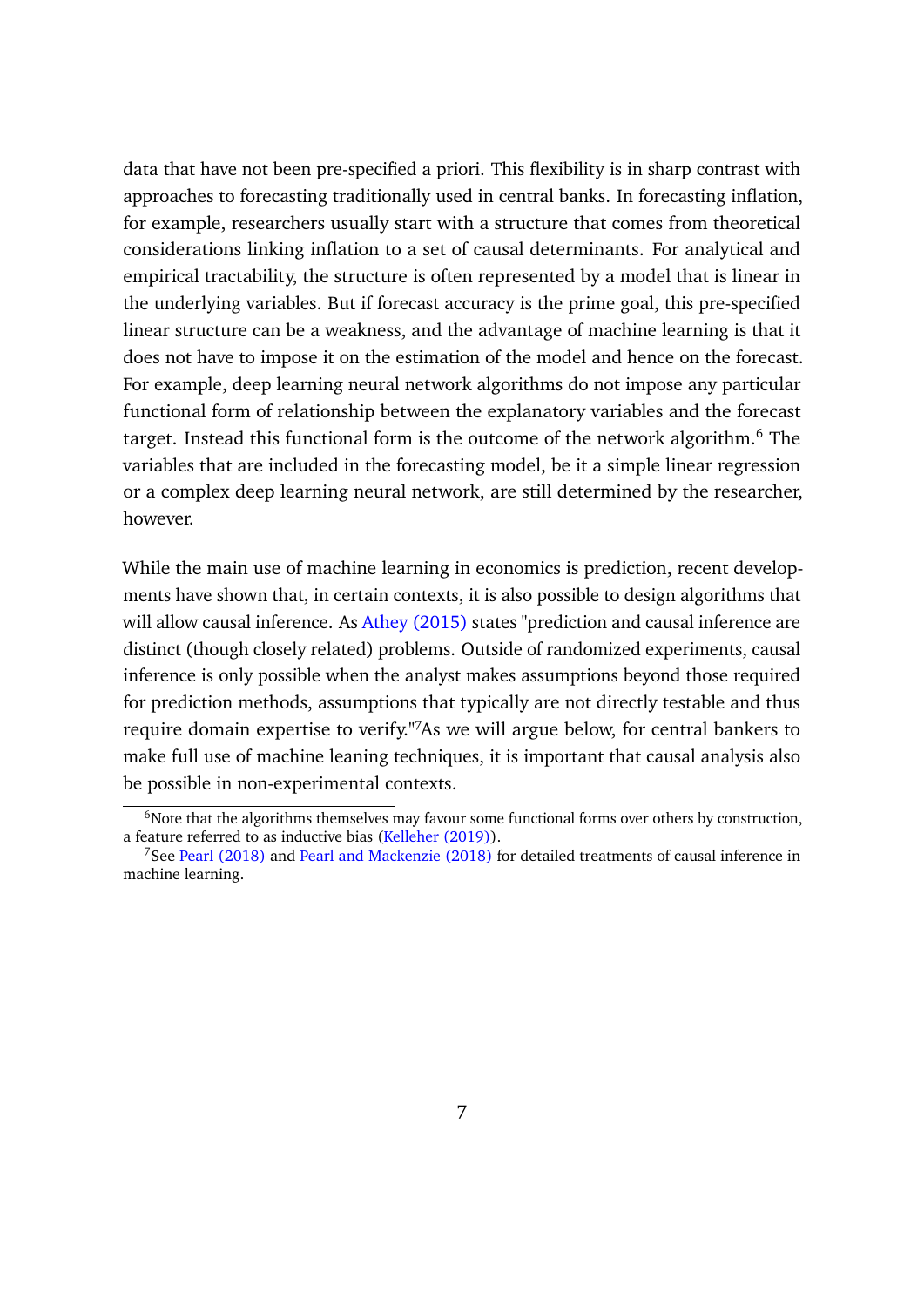# **3.2 'Training' vs. 'Validation' and the need for large amounts of data**

Since machine learning algorithms impose relatively little a priori structure, there is a potential for overfitting whereby the algorithm will continue to add complex relationships until it perfectly explains the data it is given. Some restraints must therefore be imposed. This can be done both at the stage of designing the algorithm that is used to explain the data and at the stage of validating the output of the algorithm.

For example, the number of nodes of a decision tree determines its complexity and ability to explain the data it is confronted with. The risk of overfitting - explaining not only the systematic relationships imbedded in the data but also random noise resulting from errors in measurements, variations in the data due to idiosyncratic shocks that are not forecastable but nevertheless influence the outcome – can be reduced by limiting ex ante the complexity of the algorithm used in the analysis.

In addition to limiting the complexity ex ante, the analyst will typically divide the data sample into two parts, a training sample and a validation sample. The former is used to generate a model that best explains the data in the sample, while the latter is used to check how well the model explains data that are assumed to be driven by the same data-generating process but not used in the initial training phase. If the model's ability to explain the validation data set is significantly worse than its ability to explain the training data set, it is likely that over-fitting the data is a problem. The fundamental parameters of the algorithm are then adjusted and the training and validation process is repeated. The iteration process will end when the model's explanation of the training data set is not significantly better than its ability to explain the validation data set. $8$ 

The practice of using part of the available data as a training ground for the ML algorithm and part of it as a validation implies that machine learning modelling is best suited to situations where we have a large number of observations on the events

<sup>&</sup>lt;sup>8</sup>This modelling process is familiar to the traditional econometricians as in-sample estimation and out-of-sample forecast evaluation.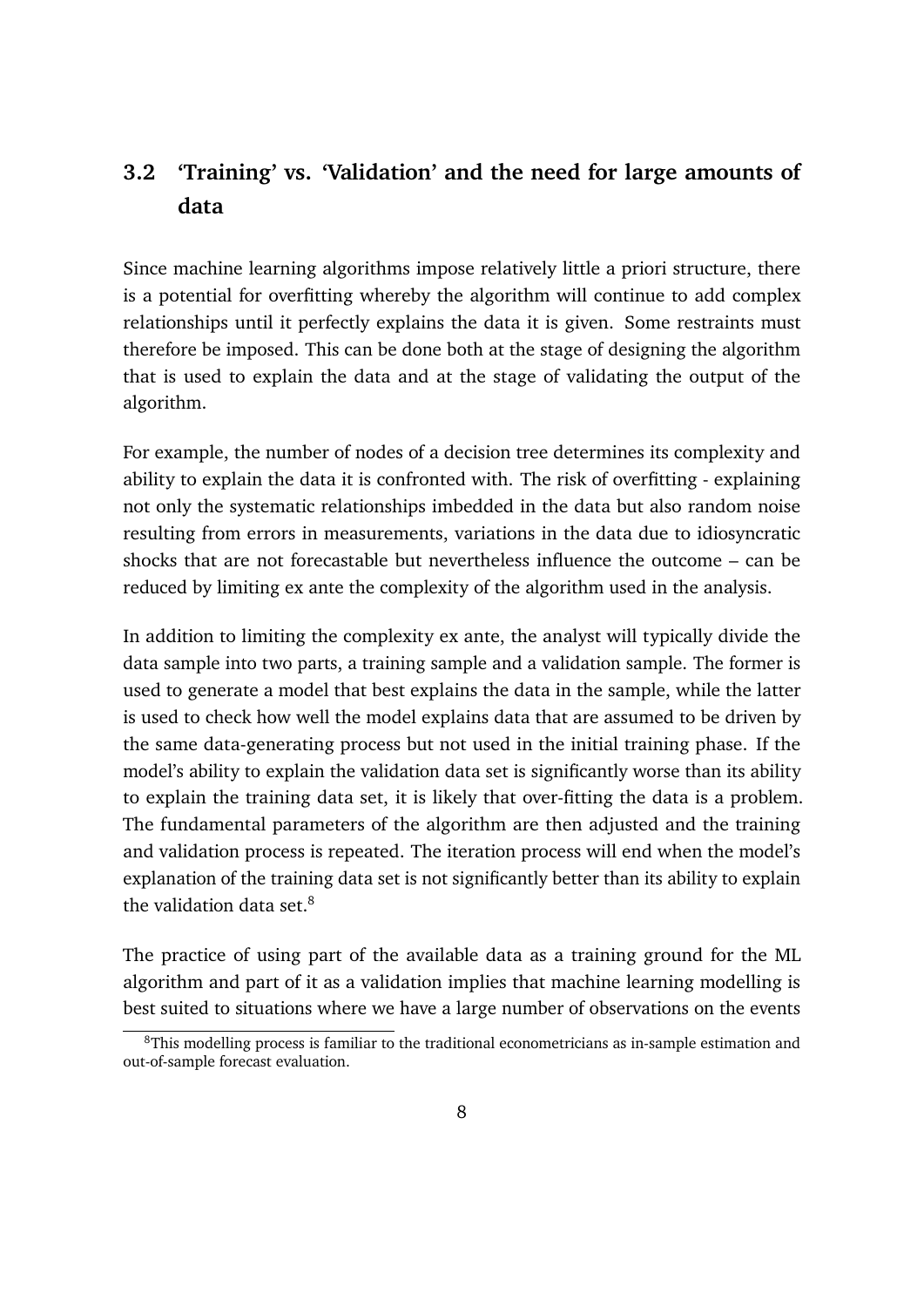that we are trying to forecast. This can potentially be a problem for forecasting of inflation, output fluctuations, and other macroeconomic variables at business cycle frequencies that central banks are particularly concerned with. In fact, Athey and Imbens (2019) argue that the methods developed in the ML literature have been particularly successful in "big data" settings.

Although there is no universally agreed definition, 'big data' generally refers to very large structured and/or unstructured data sets containing tens of thousands of observations on bank customers, holders of insurance policies, users of online payment platforms, etc. Textual data can also be digitized and made available for computeraided analysis of content. Examples include the digitization of documents containing the latest financial regulations so that these can be incorporated in compliance routines; newspaper articles to aid in the search for indicators of economic uncertainty; or useful information for regulators.

These sources of information have, of course, existed for a long time, but it is only with the advent of inexpensive data storage facilities, huge increases in computing power, and new analytical techniques capable of dealing with very large data sets that the full benefits of big data have been realized.

## **3.3 Cars with ML drivers vs. Economies with ML policy decisions: Similarities and differences.**

If we can design cars that navigate safely using machine learning algorithms, why should we not be able to design monetary policy rules based on the same principles? After all, a self-driving car must be able to observe the environment in real time (including possibly idiosyncratic behaviour of pedestrians, motorcyclists, and other vehicles), interpret what it observes in terms of objectives that it wants to achieve (arriving at a pre-determined destination, avoiding accidents, adhering to driving rules and conventions, etc.), and decide on adjustments to be made to driving direction, speed, avoidance manoeuvres, etc.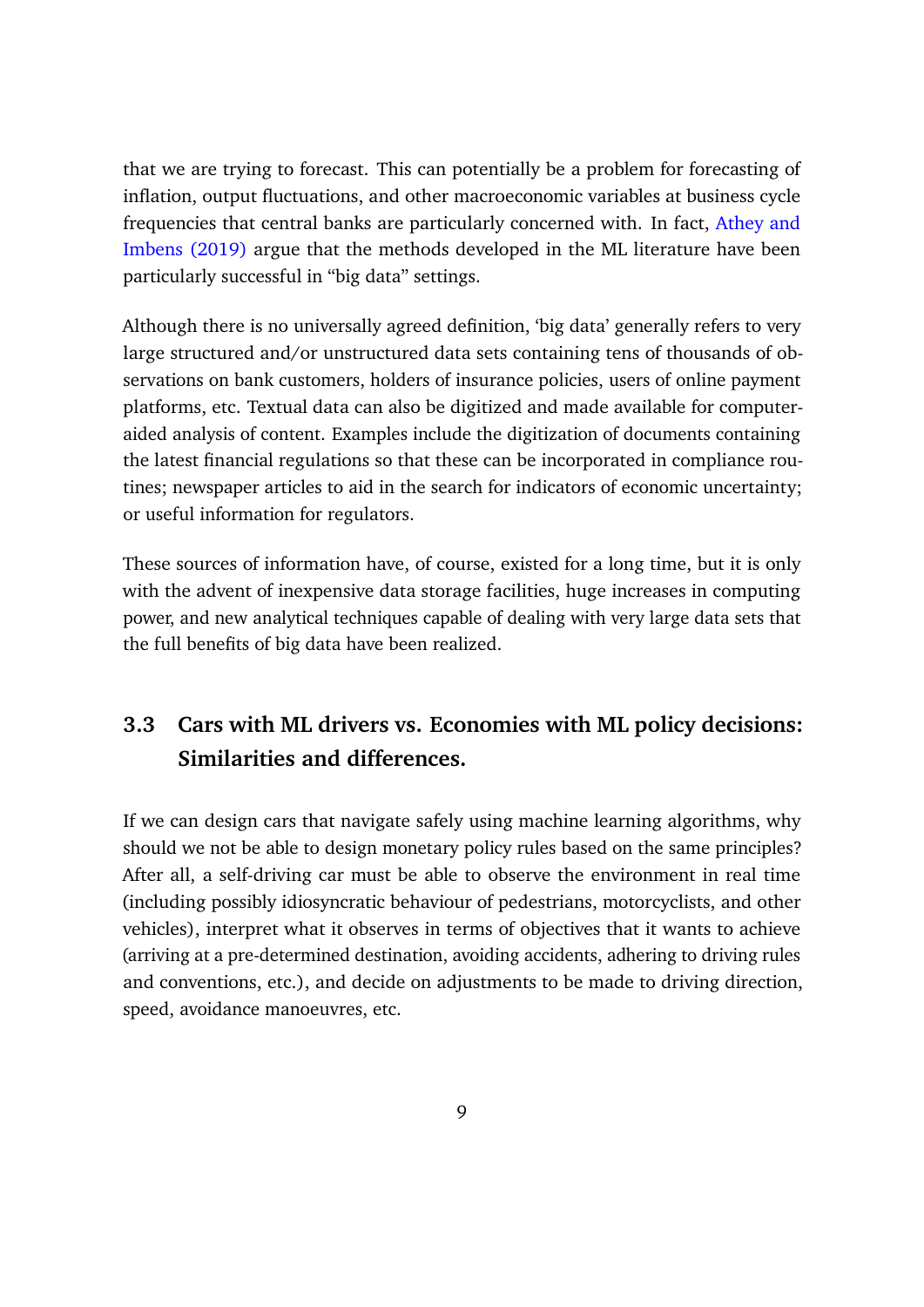Similarly, in order to conduct monetary policy, the central bank management needs to obtain observations on the current state of the economy (the current and probable future rate of inflation and growth, for example), interpret this information in relation to the objectives it is charged with achieving (macroeconomic and financial stability in particular), and take the appropriate policy action (changing policy interest rates, intervene in the foreign exchange market, etc.).

At this high level of generality, the tasks of creating a driver-less car seems to be similar to designing a machine learning model to conduct monetary policy. However, as we dig deeper, significant differences are revealed that need to be recognized and addressed before monetary policy can be driven, at least partially, by digital means.

Consider first observing the economy. There have been considerable advances in nowcasting methods to provide a detailed picture of the current state of inflation, growth and other variables relevant for monetary policy decisions. These methods typically make use of a wide variety of indicators and sophisticated analytical approaches. Machine learning tools are also being used to provide forecasts of these same variables. However, as we will discuss in some detail later in the paper, determining policy actions typically requires more than knowledge of the current state of the economy and having a forecast of its future path. For example, it is often necessary to know how the economy has arrived at its current state, and what the underlying determinants of the forecasted future path are: are they driven by supply or demand shocks, by implicit forecasts of changes in economic activity and inflation abroad, or by projected changes in consumer behaviour? The appropriate policy response will depend on the context. In contrast, the driverless car does not really need to know whether the pedestrian who is crossing the street is coming from a movie theatre or the grocery store, or, at least to a first approximation, whether the bend in the road ahead will be followed by a straightaway or another bend. In other words, narratives that provide a context are important for monetary policy making, and here the 'black-box' aspects of current generation machine learning models constitute a hurdle.

Another difference between the driver-less car example and the challenges facing the central bank, is that the time pattern of the responses to the actions taken by the driving algorithm and the actions taken by the central bank are quite different, in the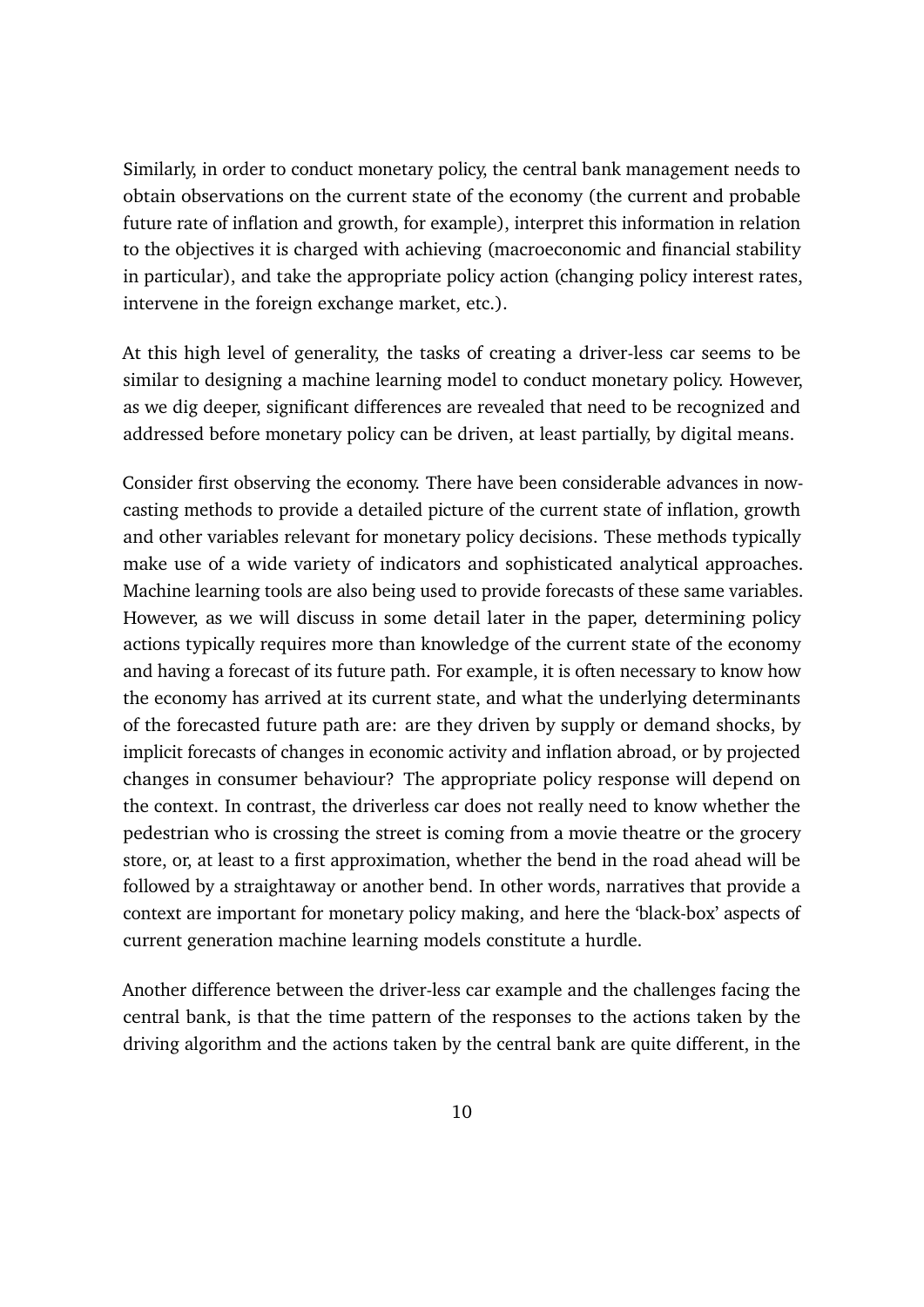parlance of monetary policy, the transmission mechanism is different. If a pedestrian crosses the street, the algorithm in the driver-less car will initialize actions to slow down or come to a complete stop. The car will react virtually immediately to the actions. For the central bank, on the other hand, if the ML algorithm initiates actions to slow the economy by raising the policy interest rate, the impact on the economy will be felt only several quarters later. It would be more like trying to stop a super tanker than stopping a car. To be sure, the algorithm can build this reaction lag into the decision-making structure, but this adds another layer of complexity in the central banking example. The algorithm must also learn how the economy reacts to a policy rate increase, whereas the algorithm for the driverless car can incorporate the mechanical relationships directly. But understanding the reaction of the economy to a policy change requires either having a reliable model of the transmission mechanism or training the algorithm on past experiences with policy rate changes. In the latter case, the required data may be insufficient to allow for a relatively unstructured machine learning approach.

Finally, there is the communication aspects of monetary policy decisions. The effects of a particular monetary policy are likely to depend on how well it is explained and justified. The policy maker needs to provide a plausible causal story for both the assessment of the current state of the economy and the policy decisions taken. It is not likely to be sufficient to just refer to a computer algorithm. In contrast, the driver-less car does not have to provide a story about why it stopped for the pedestrian, as long as it did so in a timely manner. <sup>9</sup>

In the following sections we will first elaborate on how central banks have tried to deal with the challenges of formulating policy based on a mixture of theoretical and empirical modelling, before discussing how machine learning needs to (will?) evolve to provide more support for monetary policy decisions of central banks.

 $9$ There may be cases where (the owner of) the driver-less car may have to provide an explanation of the car's behaviour. For example, if stopping for the pedestrian in time is impossible, and the car swerves to avoid her and in the process hits an oncoming motorcycle, then the owner may be required to provide an explanation to a court why it took that decision. {See Boudette (2017), "Tesla's self-driving system cleared in deadly crash." New York Times.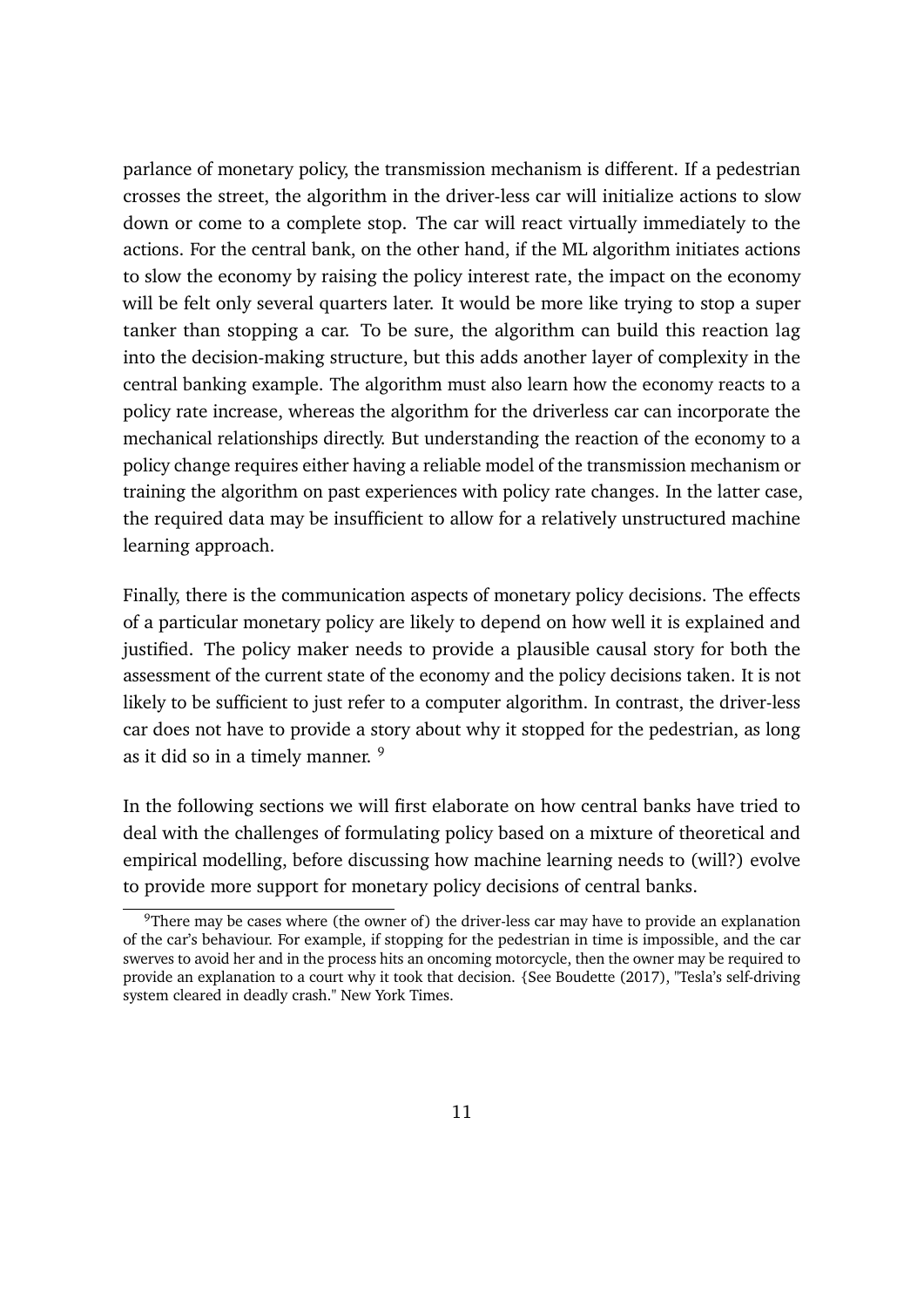# **4 The Development of the VARs at a Glance**

More than four decades ago Sims (1980) provided a new macroeconometric framework in a paper with the provocative title 'Macroeconomics and Reality'. The motivation was a view that the econometric models used predominantly at the time were unreliable because they relied on "incredible identification" (Sims (1980), p. 1) based on theories which in Sims' judgment were not justifiable.<sup>10</sup> Sims introduced an alternative methodology, estimation and analysis based on vector autoregressions (VARs), designed to 'let the data speak' more freely about the relationship between major macroeconomic variables without being constrained by a priori restrictions.

Specifically, in general terms, the VAR system proposed is an  $n$ -equation,  $n$ -variable linear model in which each variable is in turn explained by its own lagged values, plus current and past values of the remaining n - 1 variables.

This simple framework provided a systematic way to capture rich dynamics in multiple time series, and the statistical toolkit that came with VARs was easy to use. As Sims (1980) and others argued in a series of influential early papers, VARs held out the promise of providing a coherent and credible approach to data description, forecasting, structural inference and policy analysis.

Will models based on ML and AI be able to extend Sims' 'let-the-data-speak' approach even further by doing away with the linear structure? Before we attempt to answer this question, we briefly review the evolution of the use of VAR models in empirical macroeconomics in general and in central banks in particular.

 $10^{\circ}$ ...claims for a connection between these models and reality – the style in which "identification" is achieved for these models – is inappropriate, to the point at which claims for identification in these models cannot be taken seriously." (Sims (1980) p. 1).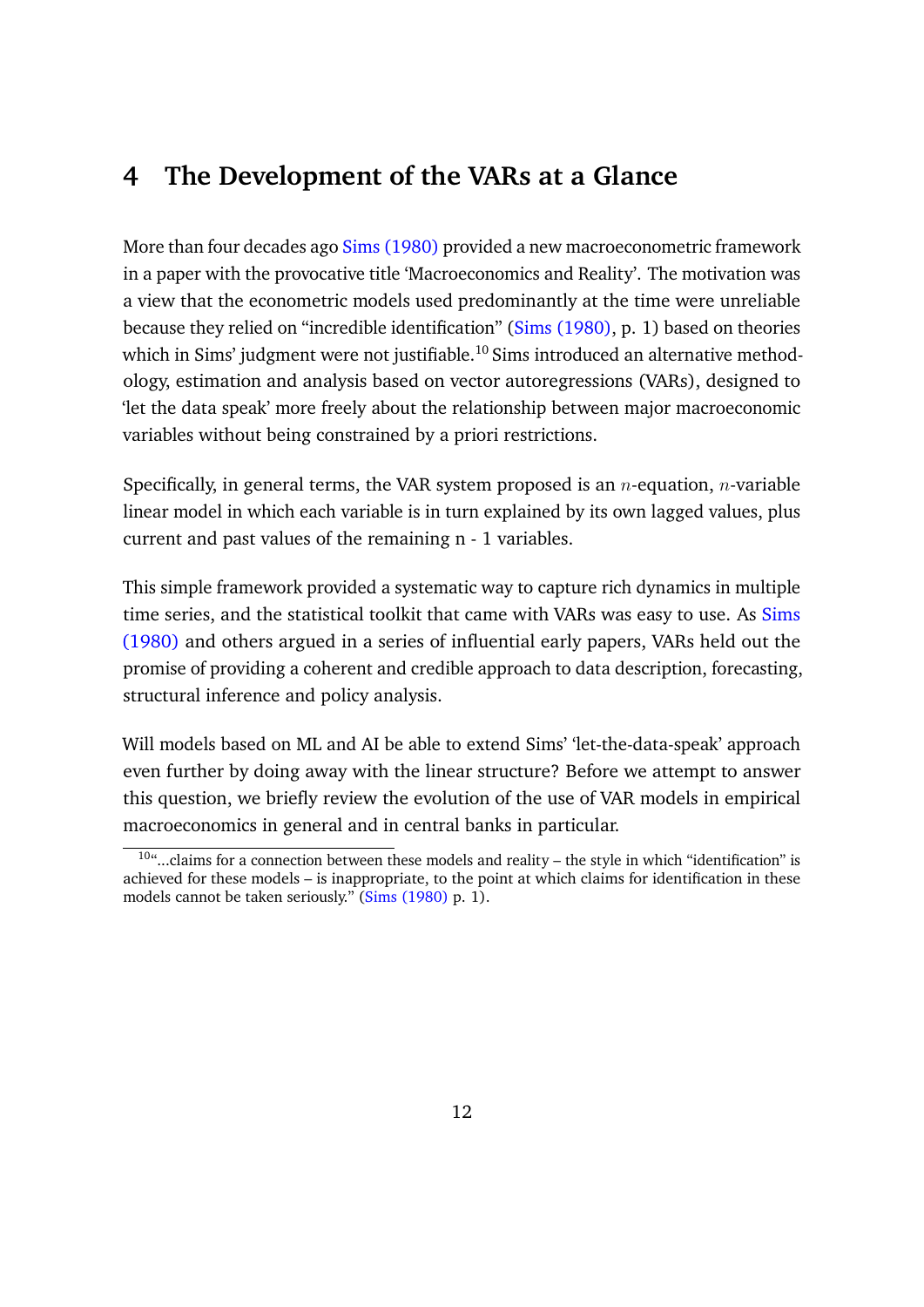## **4.1 From Linear Dynamic Stochastic General Equilibrium Models to VARs and back**

#### **4.1.1 From structural models to VARs**

Every linear DSGE model can be transformed into a VAR representation. Let  $Y_t$  be a vector of endogenous variables represented by the model. The linear DSGE model can then be written as

$$
AY_t = BY_{t-l} + U_t \tag{1}
$$

where for simplicity the dynamics is restricted to one lag. The elements of  $U_t$  are shocks to each of the structural equations, and they are assumed to be independent of each other.<sup>11</sup>A and B are structural parameters derived from the underlying theory. To convert this structural model into a VAR, simply pre-multiply both sides of the equation 1 by the inverse of the matrix A.

$$
Y_t = CY_{t-1} + V_t \tag{2}
$$

where  $C = A^{-1}B$  and  $V_t = A^{-1}U_t$ 

Four observations follow from the equation 2: First, the reduced form, equation 2, can be estimated efficiently equation by equation by ordinary least squares. Second, the parameters in  $C$  are linear combinations of the structural coefficients in  $A$  and B. Third, even if the elements in  $U$  are independent of each other, the elements in  $V$ will not be. Fourth, and most crucially for our purposes, it is in general not possible to infer the values of the structural coefficients from the reduced form parameters. Similarly, it is not possible to infer the nature of the structural shocks (the  $Us$ ) from the properties of the reduced form errors (the  $Vs$ ).

 $11$ In general, we use the term shock to refer to innovations (i.e., the residuals from a reduced-form vector autoregressive (VAR) model or to the structural disturbances in a simultaneous equation system). Bernanke (1986) argues that shocks should be"primitive" exogenous forces, not directly observed by the econometrician which buffet the system and cause oscillations. Because these shocks are primitive, i.e., they do not have common causes, it is natural to treat them as approximately uncorrelated". See also Christiano et al. (1999) for a discussion on the definition of shocks in macro.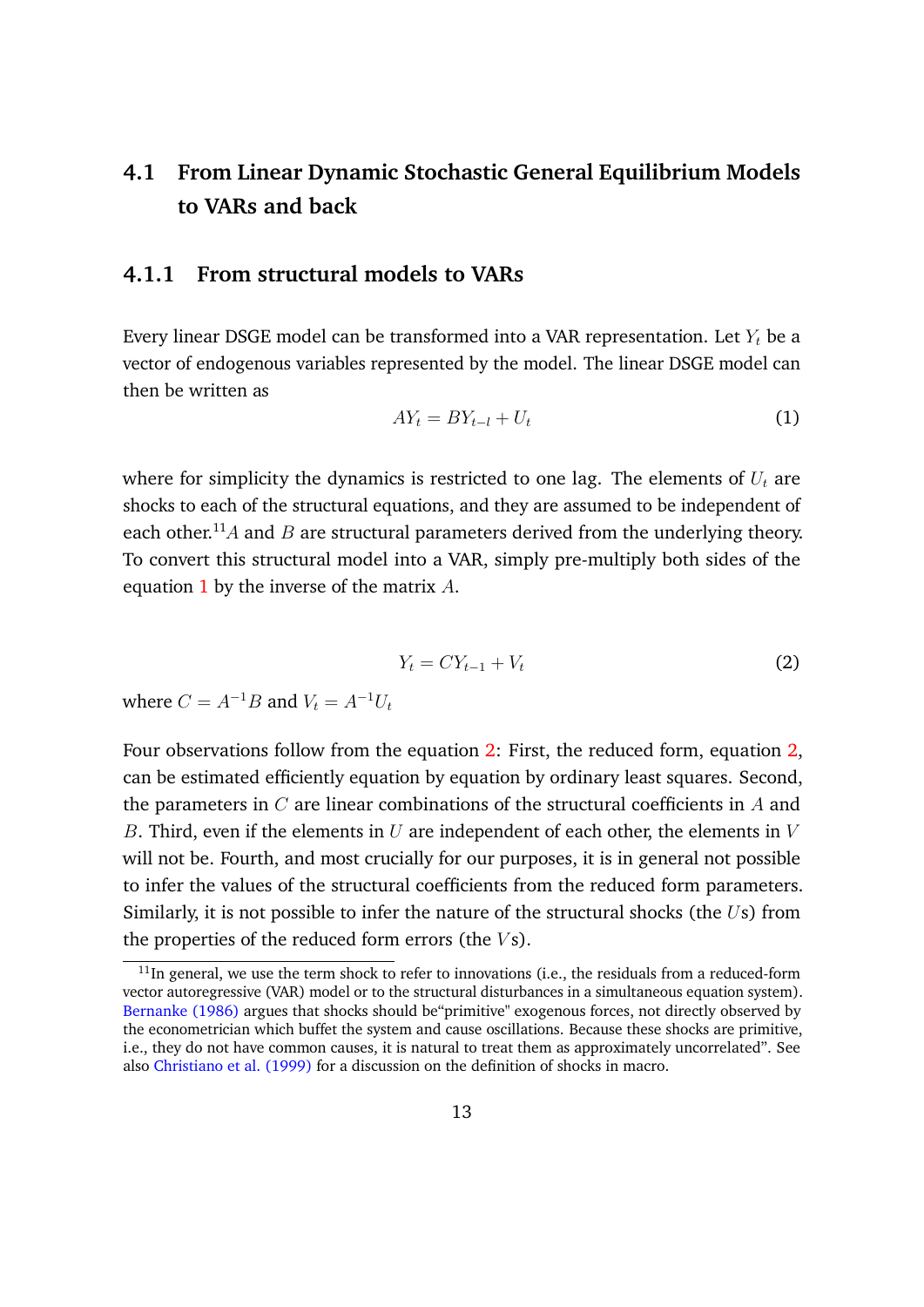When the use of the VAR is for pure forecasting, these observations are not problematic. Indeed, in its simple form VARs are frequently used for this purpose. As we will be discussing later in the paper, more elaborate variants with time-varying parameters, stochastic volatility and a number of other extensions have also been developed and are frequently used by central banks.

But if we want to 'tell stories' of the type 'This is what our estimates tell us about the consequences of a unexpected increase in the policy interest rate' (assuming this variable is an element of  $Y$ ), then the VAR estimates are not sufficient. We would need to reverse engineer the VAR to identify the underlying structural equations. This 'identification problem' has spurned a large literature.

#### **4.1.2 Giving VARs a structural interpretation**

To give a VAR a structural interpretation, we need to impose restrictions on the model so that we can recuperate the elements of  $A$  and  $B$  from the estimates of  $C$ , and to ascertain the nature of the  $V$ s from the estimated  $U$ s. A very large literature has evolved to do just that.

The method originally proposed by Sims was to assume a temporal ordering through which the shocks had an impact on the endogenous variables. For example, an unanticipated change in the short term monetary policy interest rate would affect a longer term interest rate before it would have an impact on aggregate demand or any other variable in the model. Similarly, an unexplained shock to aggregate demand would affect output before it would change inflation. If such a temporal ordering was imposed on variables in the economy, it would be possible to recuperate the original structural parameters in the model as well as the time pattern of the structural shocks. That identification would then make it possible to trace out the effects of any shock in the system on all of the endogenous variables, $^{12}$  i.e. to 'tell stories' of the type mentioned in the last paragraph of the previous subsection.<sup>13</sup>

 $12$ In the jargon of the literature this entailed calculating 'impulse response functions'.

 $13$ Given the centrality of understanding shock propagation in the economy, impulse response functions are key to understanding propagation of structural shocks. In the more recent decade or two, since Jordà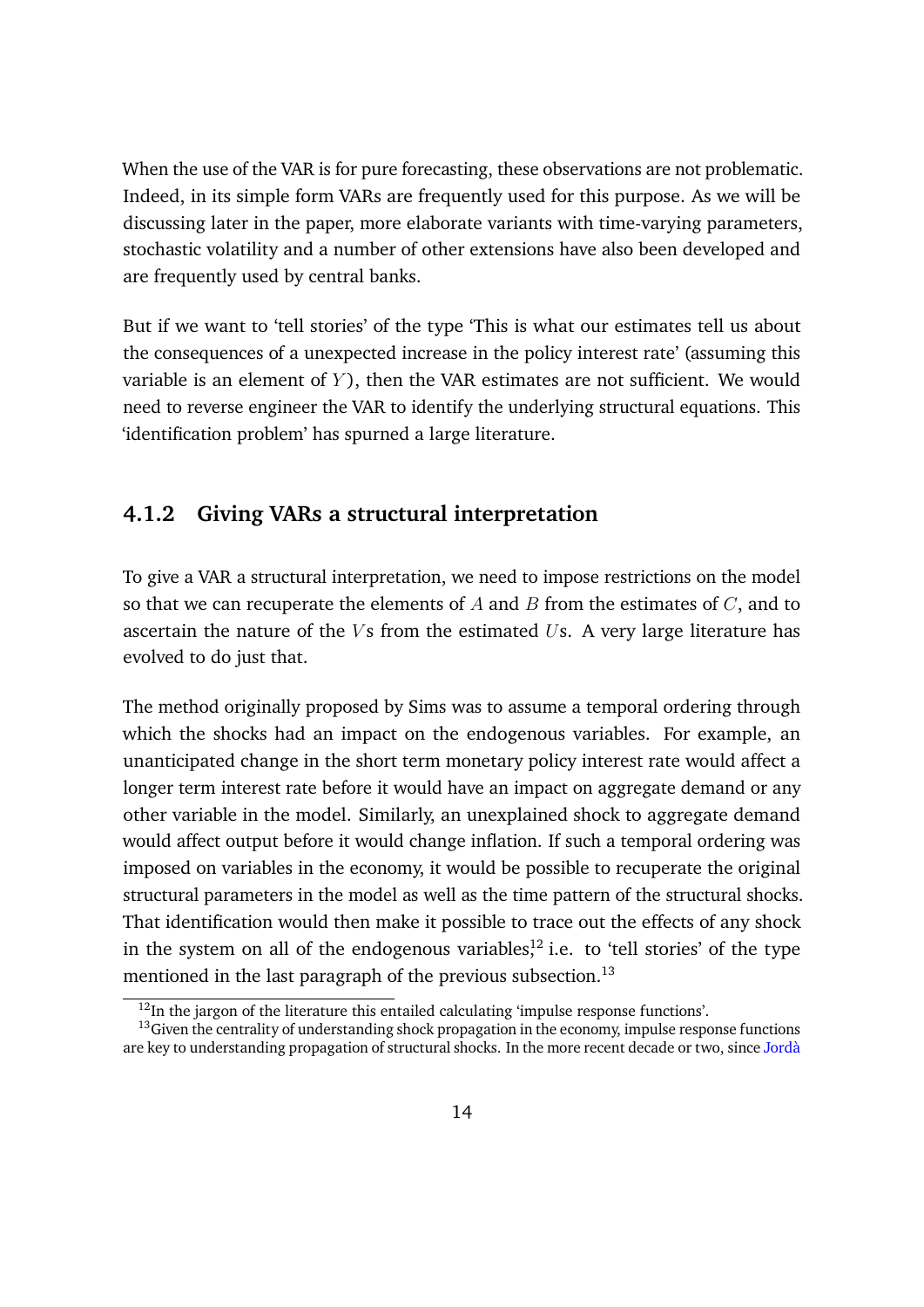Other identification schemes followed; some based on restrictions on the contemporaneous interactions between the endogenous variables in the structural model (the A matrix) $14$  others on the sign pattern of the impulse response function.<sup>15</sup> Yet others achieved identification based on the theoretical presumption that a particular shock would have no long run effect on a specific variable,<sup>16</sup> based on theoretical 'signs', the information coming from high frequency data or heteroscedasticity patterns in the data.

The goal of these identification strategies was always the same; to be able to conduct causal analysis, to understand and importantly, be able to communicate to stakeholders how monetary policy affects the economy.

#### **4.1.3 Incorporating large data sets in VARs**

The number of variables that can be directly included in a VAR model is frequently constrained by the available number of observations. A n-variable model that includes four lags of each variable will have  $4n+1$  free parameters to estimate per equation. If the frequency of observation is quarterly, then a four-variable system will require forty years of observations if the rule-of-sum requirement of ten observations per parameter is respected. For many economies this is very demanding.

Two types of solutions to this problem have been proposed in the literature. One is to reduce the effective number of parameters by 'soft' constraints on the lag patterns associated with each variable in the system. This can be achieved by applying the so-called 'Minnesota priors' during the estimation process.<sup>17</sup>

<sup>(2005),</sup> local projections have become an increasingly widespread alternative econometric approach to understanding the shock propagation. Recently, Plagborg-Møller and Wolf (forthcoming) showed that the impulse responses from these two approaches are the same in large samples. However, we will not be delving into this literature.

 $14$ For example that inflation does not depend contemporaneously on the size of aggregated demand, or that export volumes do not respond contemporaneously to a change in the real exchange rate.

<sup>&</sup>lt;sup>15</sup>That aggregate demand should respond negatively to an unexpected increase in the monetary policy interest rate, for example.

<sup>&</sup>lt;sup>16</sup>That monetary policy would have no long-run effects on real output.

<sup>&</sup>lt;sup>17</sup>The Minnesota prior was introduced in Doan et al. (1986) as a shrinkage prior for autoregressive parameters in vector autoregressive (VAR) models. More recently, Giannone et al. (2015) shows that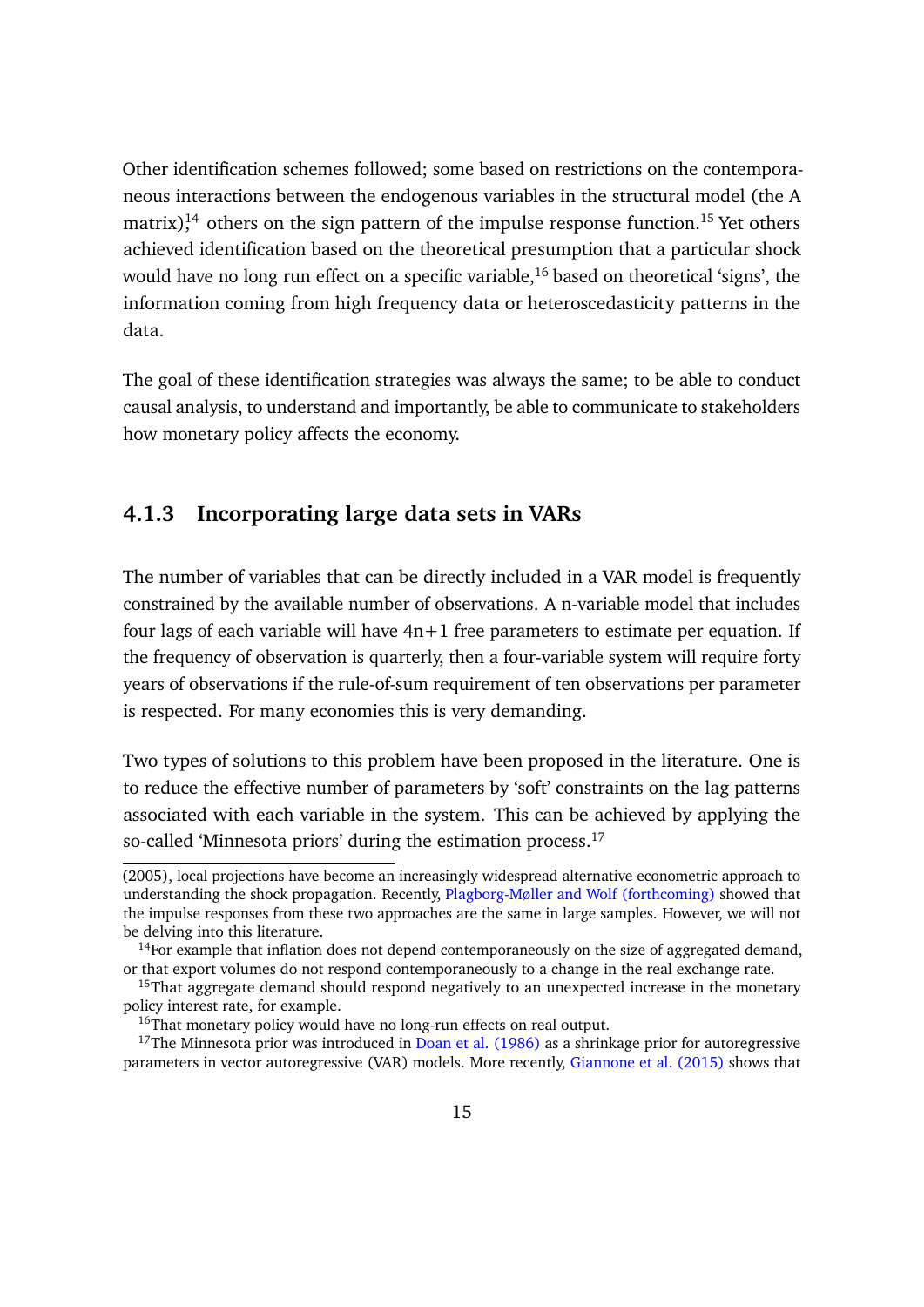Another solution involves reducing the number of variables by combining them into 'factors' and using these factors in the model instead of the underlying variables themselves. The resulting VARs in these cases have been given the name factoraugmented VARs (FAVARs).<sup>18</sup> For example, to study the propagation mechanism of monetary policy,<sup>19</sup> it might be desirable to include a number of financial variables to capture different channels of transmission. But doing so would render the size of the VAR too big to be estimated. Instead, the analysts combines the financial variables into a 'financial factor' and uses this in the VAR. Usually the factor is a linear combination of the underlying variables, often based on principal component analysis or dynamic factor models.

Another example of reducing the number of variables comes up in the context of open economy interactions with the rest of the word where, instead of letting all variable for all countries enter every equation, foreign variables are combined into foreign 'factors' representing 'world' prices, 'world' interest rates, 'world' output for example. Mumtaz and Surico (2009) for example use a data from a panel of 17 industrialized countries to investigate the international transmission mechanism.<sup>20</sup>

# **5 How well the VARs have served in 'solving' the Central Bank's problem?**

#### **5.1 Forecasting and Risk Analysis**

The standard VARs and their extended variants such as time-varying parameter VARs, time-varying stochastic volatility VARs, factor-augmented VARs and so on have been

the optimal choice of the informativeness of priors can be 'treated as additional parameters to reduce the number and importance of subjective prior choices in the setting of the prior.'

<sup>&</sup>lt;sup>18</sup>See Stock and Watson (2016) for the implications of factors models for the SVARs.

<sup>&</sup>lt;sup>19</sup>See Bernanke et al. (2005) for an example of monetary policy analysis with factor-augmented vectorautoregression (FAVAR).

 $20$ Another approach to examine the open economy interactions is the Global Vector AutoRegressive (GVAR) methodology of Dees et al. (2007) that provides a VAR based interactions between a large number of countries.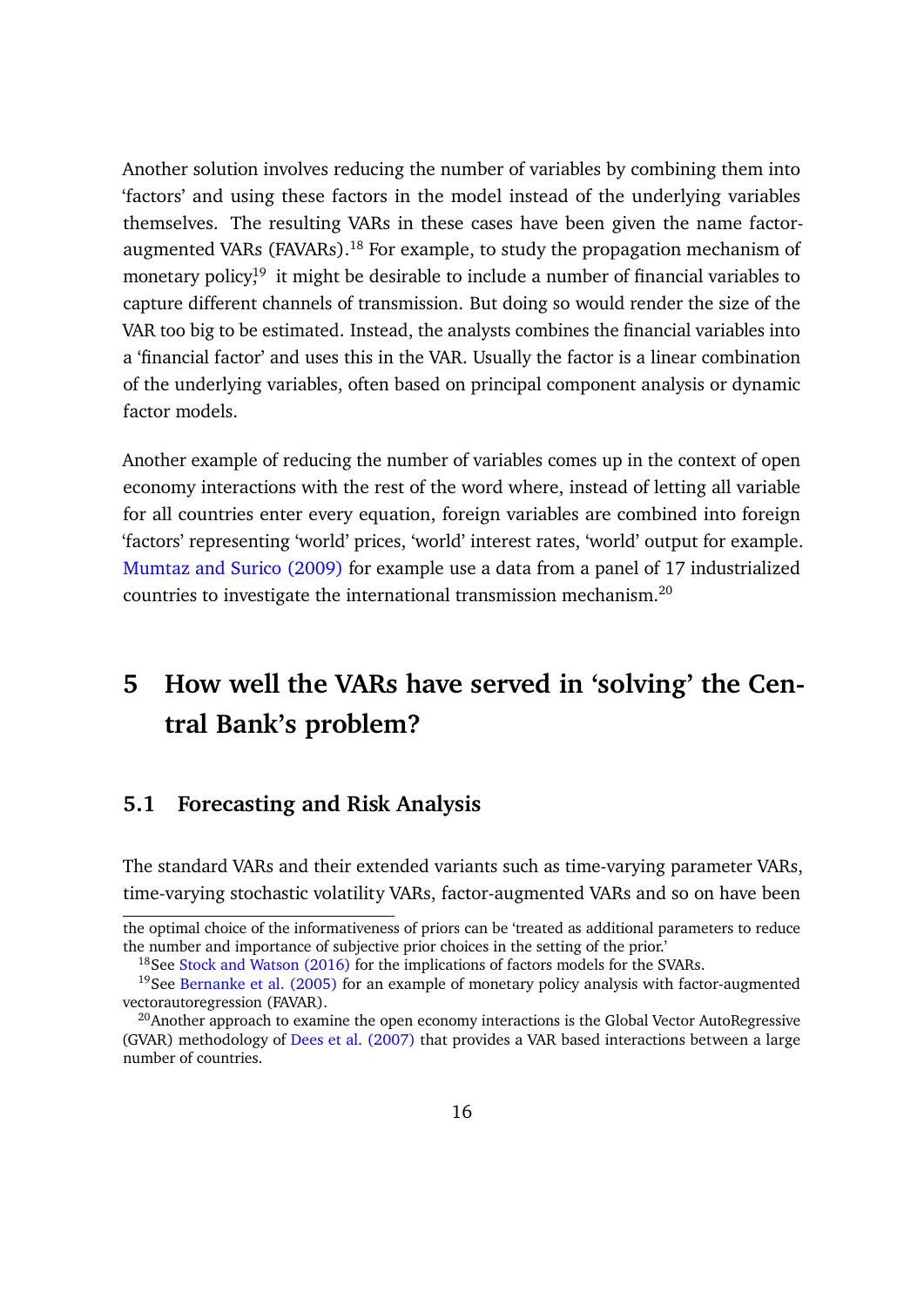extensively used in forecasting. Their forecasting performances have been found to be good and most central banks use them. One advantage of the VARs in forecasting is their system nature and hence every endogenous variable can be forecast with the same model. This is in contrast with machine learning models which, to the best of our knowledge, typically predict one variable at a time. The VAR forecasts have been successful in conducting point forecasts as well as density forecasts (Carriero, Clark, and Marcellino (2020)). Therefore, we can say without any qualifications that the VARs have been an important part of the forecasting toolkit of central banks.

Recently, monetary policy makers have also become interested in the tail-risks and taking into account the potential tail outcomes in forecasting. Building on finance literature in assessing tail risks in asset prices and returns, this line of research has emphasized the importance of tail risks in macroeconomic policymaking. Although this literature has started with the risks of significant declines in GDP growth, and has relied on quantile regression methods to estimate tail risks (Adrian et al. (2019)) the applications of the framework have widened to other important variables such as house prices and capital flows.<sup>21</sup> Recently, Chavleishvili and Manganelli (2019) extended this framework in a VAR context.<sup>22</sup> Carriero, Clark, and Marcellino (2020) and Carriero, Clark, and Massimiliano (2020) show that Bayesian VARs with stochastic volatility are able to capture tail risks in macroeconomic forecast distributions and outcomes. Bayesian VARs, which have been commonly used for point and density forecasting, are able to capture more time variation in downside risk as compared to upside risk for output growth consistent with the results of quantile regression of the earlier research. Moreover, the Bayesian VARs come with additional gains in the form of standard point and density forecasts.

The VAR literature has also been responsive to the most recent challenges with the post COVID-19 pandemic sample. With new data that has not been seen for the past century, are there implications for VAR forecasts? Primiceri and Tambalotti (2020)

 $^{21}$ For example, Gelos et al. (2019) use the similar quantile-regressions framework to understand the asymmetric tail-risks to capital flows in emerging markets.

 $\frac{22}{2}$ Other avenues of work in considering tail risks are the copula modeling (e.g., Smith and Vahey (2016) and Loaiza-Maya and Smith (2020), and the copula-based forecast combinations; Karagedikli et al. (2019).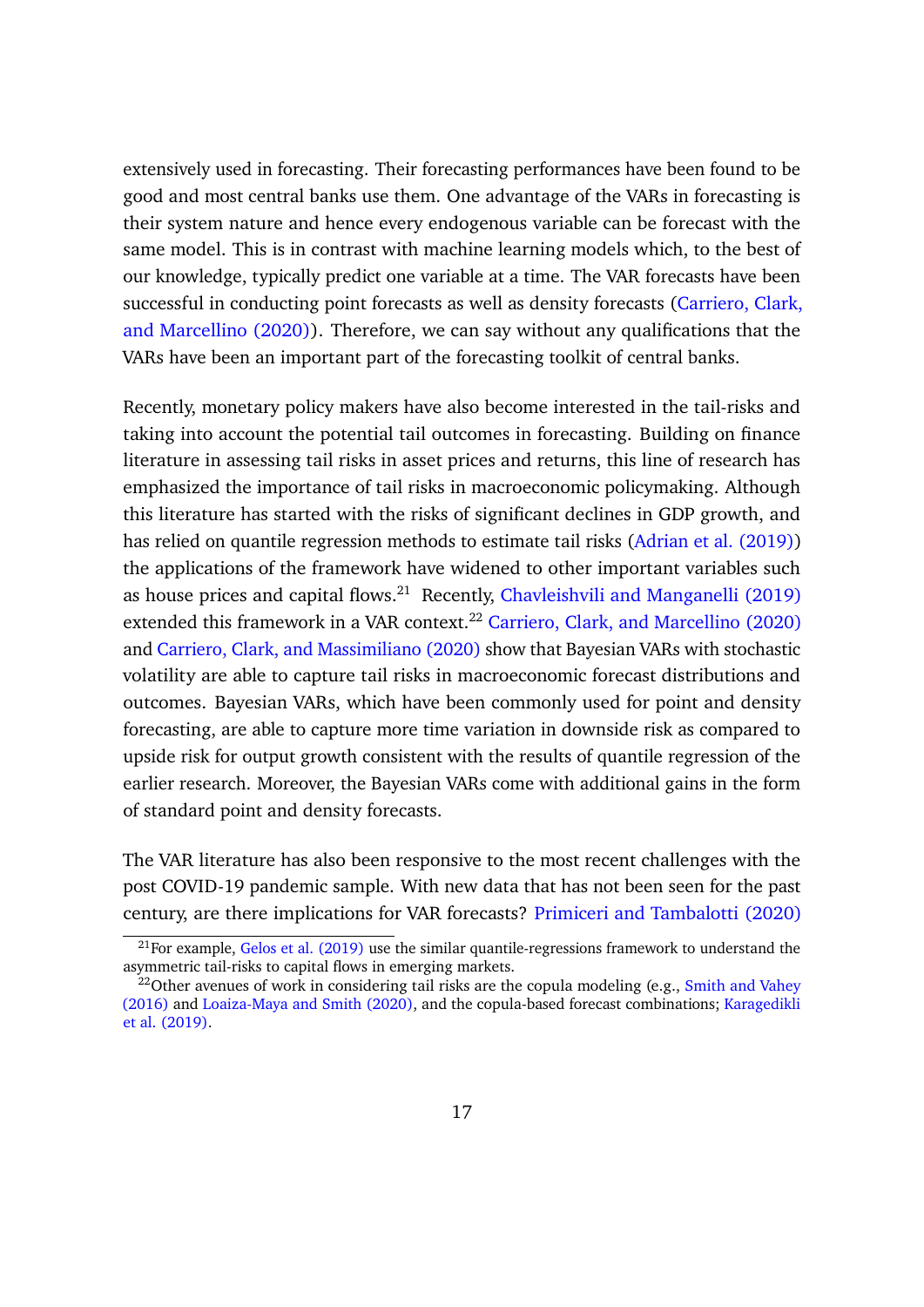have recently shown that the VAR forecasts can, indeed, handle this massive anomaly in the data.

#### **5.2 Structural and Scenario Analysis**

The traditional econometrics or estimation used in central banks are often times concerned with questions beyond simple out-of-sample forecasting. This is an important difference between traditional machine learning applications and econometrics . In many, arguably most cases, central banks are interested in "average treatment effects" or other causal or structural relationships.<sup>23</sup> As we have already noted, the challenge for machine-learning models is to be able to make causal inferences also in contexts important for monetary policy decisions.

The structural VARs have now been used in identifying a large number of structural shocks and their causal effects including monetary policy shocks, demand shocks, commodity price shocks, oil market shocks and so on. Moreover, the structural VARs are used in distinguishing between different theoretical structures.

Structural analysis also includes scenario analysis which central banks often do. For example, a central bank may be interested in the consequences for the economy of alternative paths for the policy interest rate; holding it constant for an extended period before increasing it to a higher level compared to increasing immediately but doing so gradually until it reaches the new higher level. VARs can be and have been used to carry out such scenario analysis or conditional forecasting. The earlier applications of conditional forecasting includes Doan et al. (1986) and Waggoner and Zha (1999). Leeper and Zha (2003) for example, came up with a framework for computing and also evaluating forecasts of endogenous variables within a SVAR, conditional on hypothetical paths of monetary policy. Leeper and Zha (2003) is a good example of the VARs moving along the Pagan frontier as we discussed in the introduction: from a purely data driven objective, they also become more consistent

<sup>&</sup>lt;sup>23</sup>See Abadie and Cattaneo (2018) for a survey. For more recent macro surveys on the issue, see Fuchs-Schündeln and Hassan (2016), Ramey (2016) and Nakamura and Steinsson (2018).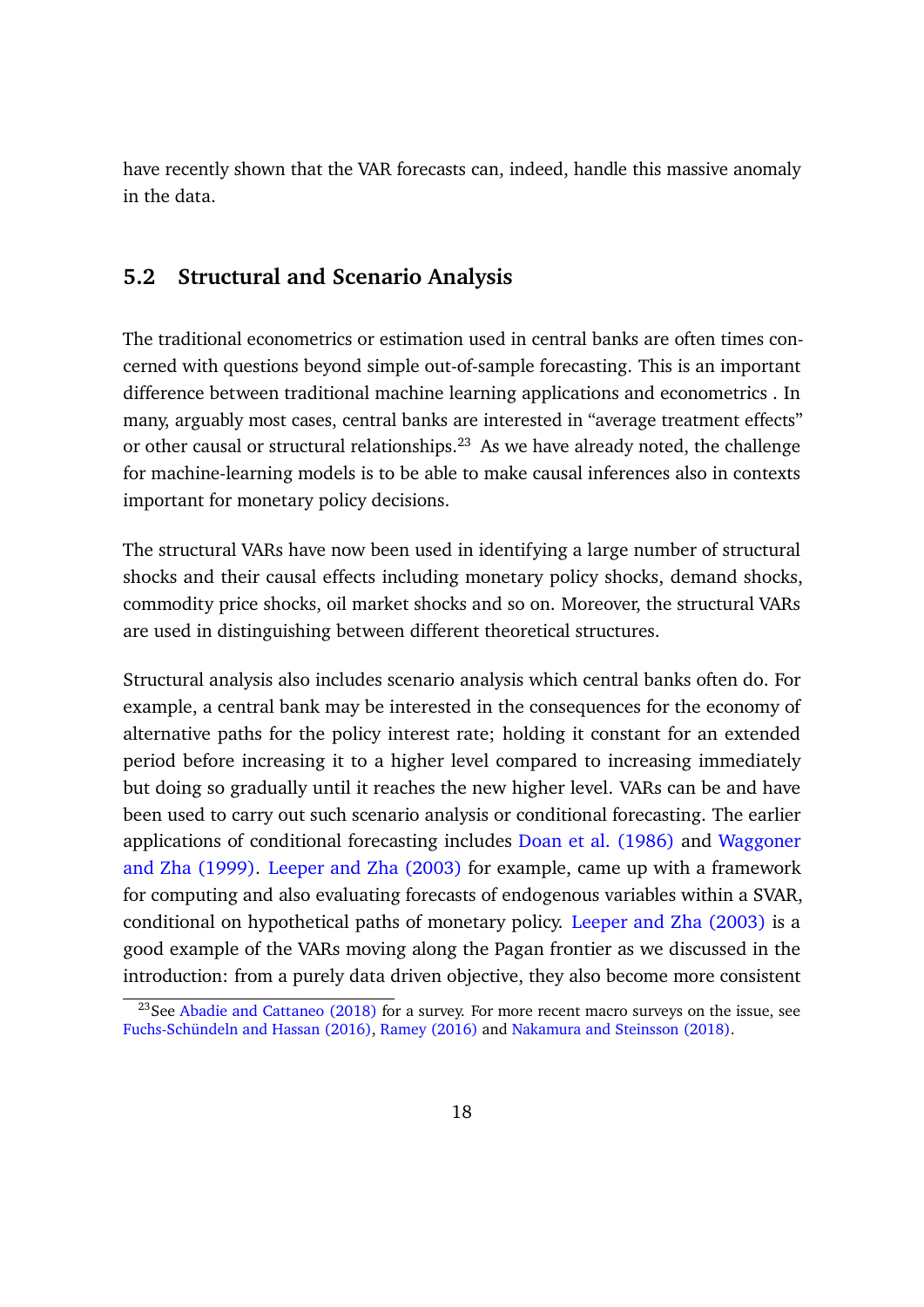with theory. Their framework is based on the theoretical model that reports "when linear projections are reliable even though policy switches from one regime to another."

Structural VARs are also used in understanding the history in terms of the drivers of the business cycles. With historical decompositions one can get a view on the historical drivers of the business cycle dynamics

### **5.3 Communication**

Over the past few decades, transparency, accountability and the need for clear and timely communication have come to be widely recognized as essential components of successful central banking. In part, this development is the result of demands by the general public for greater transparency and accountability in government institutions.

In part, more active communication by central banks also stems from their attempts to manage and guide market expectations and thereby increase the effectiveness of monetary policy. For example, stating in a monetary policy briefing that 'the short-term policy interest rate will be maintained at a low level for a considerable period' can be part of a strategy to influence longer-term market interest rates that typically have a stronger effect on consumption and investment decisions.

A component of a central bank's communication consists of explaining why and on the basis of what information a policy decision has been taken. This is typically followed by an explanation of how the policy change is expected to influence the economy and lead to desirable outcomes.

In order for the communication to be credible, the policy statement must therefore not only make it clear which variables the central bank is primarily focused on, but it must also explain the economic mechanisms that the central bank relies on to achieve its objectives. All this requires having a clear causal structure in mind. This structure can be a calibrated theoretical model that reflects the central bank's understanding of how the economy works, or it can be a more data-driven model, such as a VAR, which has been given a structural interpretation using methods described above. But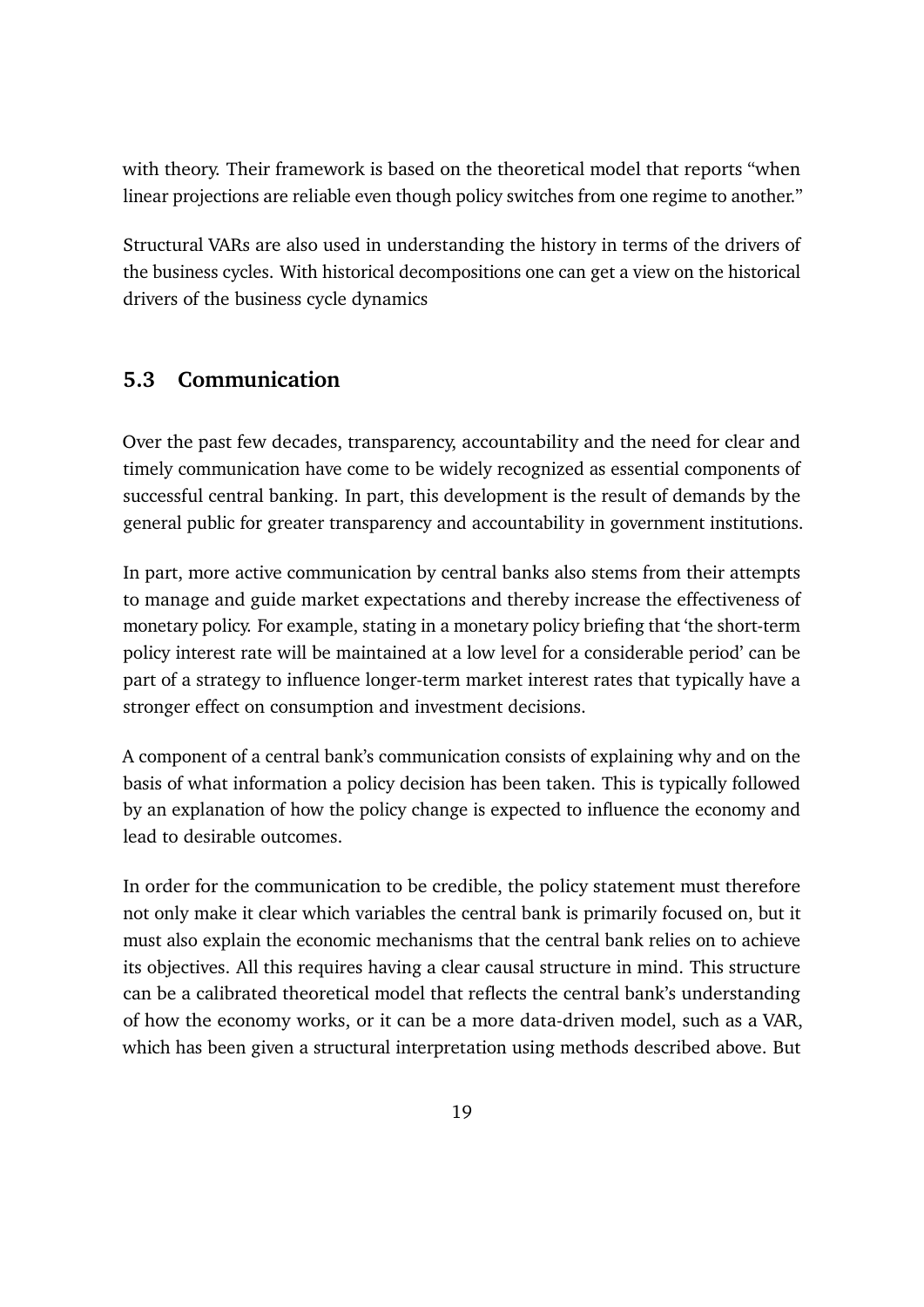crucially, the economic reasoning behind the central bank's policy decision must be clear and transparent for it to be credible in the eyes of the public. $^{24}$ 

### **6 Can Machine Learning do the same?**

In section 2 we have characterized the central bank's problem as one of summarizing and analysing data; forecasting key macroeconomic variables; conducting risk analysis and balance of uncertainties; carrying out structural/causal as well as scenario analysis; and finally communicating and justifying policy decisions vis-a-vis the public. We then argued how VAR methodology has evolved and become a work-horse to assist central banks in responding to these tasks (Sections 4 and 5). In this section we ask how machine learning may need to evolve to become a complementary or alternative methodology guiding monetary policy decisions and communication.

#### **6.1 Forecasting and Risk Analysis**

As summarised in Mullainathan and Spiess (2017) , and as we have argued above, Machine Learning in its current form, is essentially about prediction. We argue that machine learning's advantage in short-term forecasting is significant, although it is subject to the similar issues as classical econometric techniques; for example, structural breaks in the data with an event like the COVID-19 pandemic, is likely to have implications for the training sample and forecasting.

Perhaps forecasts from more traditional models can be compared with those from ML algorithms, and, to the extent that the latter are superior, it may be possible to tweak the traditional models so 'having a story to tell'.

Risk analysis has become commonplace in traditional econometrics with the use of quantile regressions and density forecasts. We are not aware of similar applications in

 $^{24}$ Blinder et al. (2008) argue that transparency is closely linked to central bank credibility: it simply means matching deeds to words.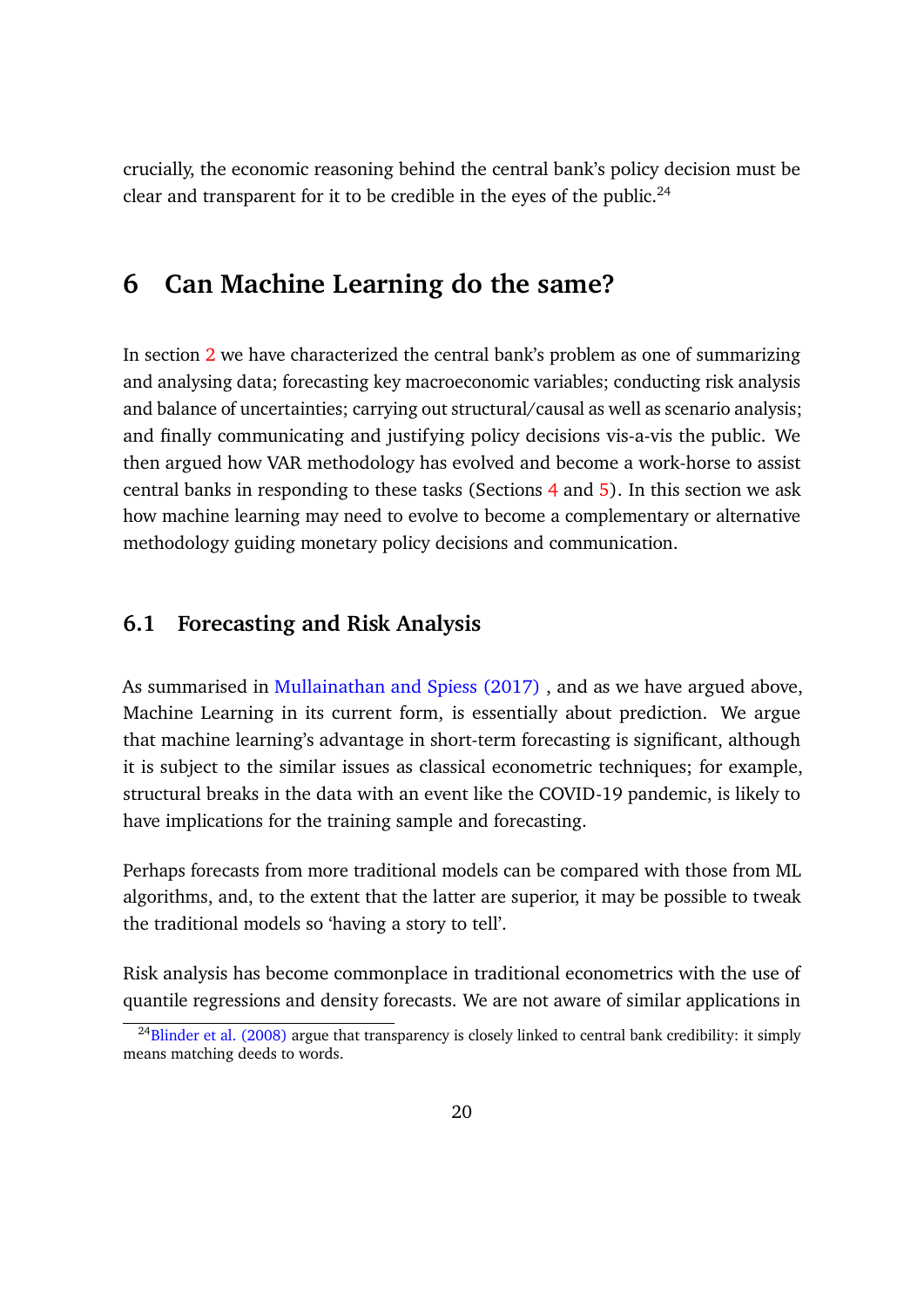the machine learning sphere, but it would seem that carrying out the equivalent of quantile regressions should be possible with extant machine learning tools. Estimating and forecasting entire densities appear to us to be more of a challenge as this requires some assumptions about the underlying data generating process.

#### **6.2 Structural/Scenario Analysis and Communication**

We have argued that clear and timely communication about its policy objectives, analytical framework, and potential risks is an essential component of a successful monetary policy framework. Having access to a well-specified economy-wide model would clearly be desirable in this context. Of course it would have to be estimated (or calibrated) on data for the economy in question in order to be useful. The large-scale econometric models that were commonly used in the 1960s and 70s were of this type, although critics would question whether they were 'well-specified'. As Sims, op.cit., said, they were built on 'incredible identifying restrictions'.

The popularity of the structural VARs that were developed following Sims' seminal paper, was due to their reliance on more palatable (in the views of those who developed these models) identifying restrictions that allowed the user to give causal interpretations of the estimated relationships.

To our knowledge, the current machine learning algorithms is at its infancy in terms of its penetration into the macro literature to provide the user with a similar structural interpretation between the input and output variables in the data, or indeed between the output variables themselves. These algorithms are often characterized as 'black boxes', although there is an emerging literature on interpretable machine learning algorithms (Molnar et al. (2020)). One recent macro example of this is Tiffin (2019). By using Causal Forest algorithm, Tiffin (2019) shows how one can estimate the average impact of a crisis. This avenue of identification has been gaining momentum in other fields of economics, and we see this as an exciting opportunity that will eventually arrive in macro issues. Moreover, we also see the potential of this line of identification marrying the structural VAR way of identification. So in this sense, we see the work of Pearl (2018) and Pearl and Mackenzie (2018) for example becoming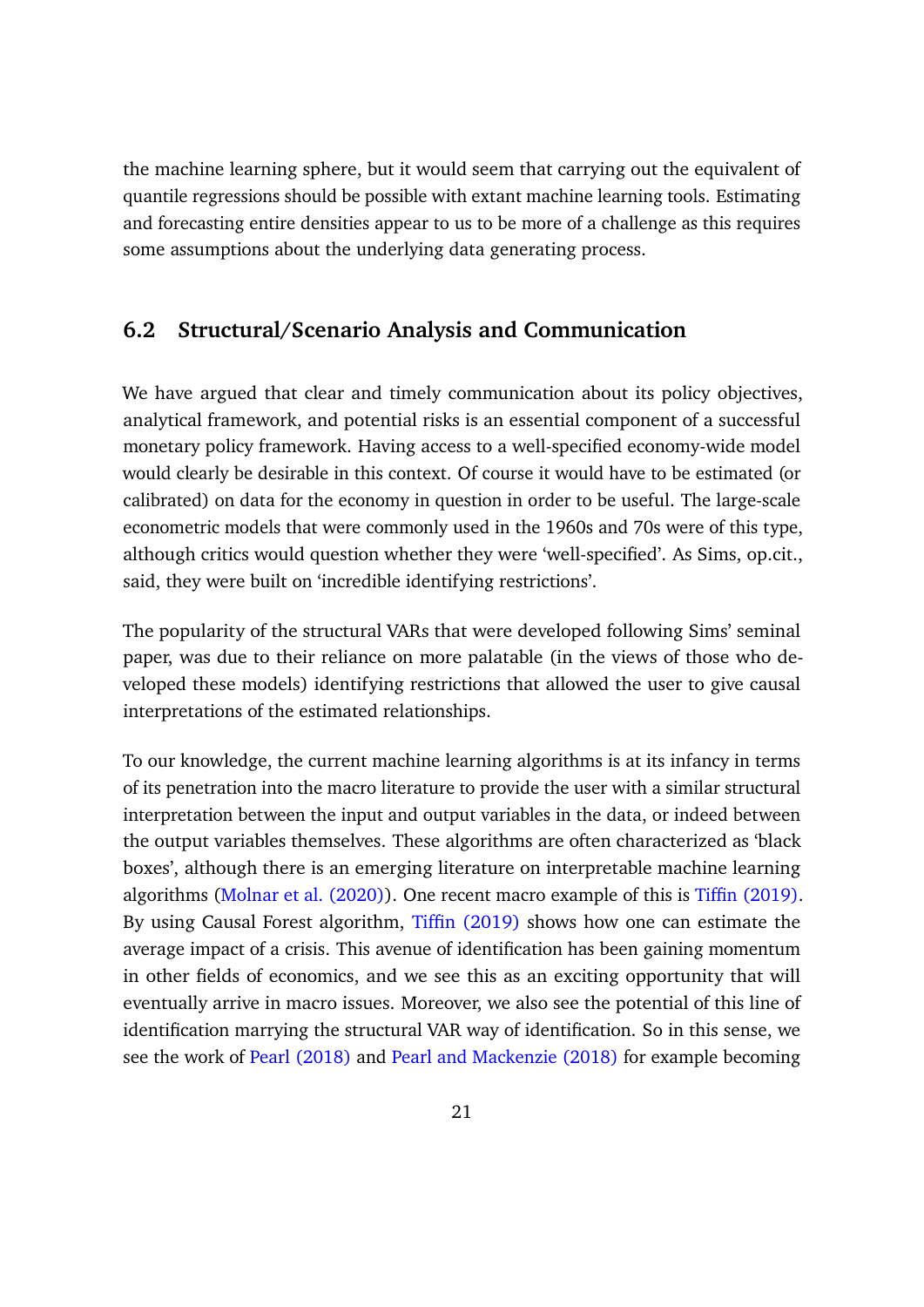useful for central banking in the future especially combined with the big data sets that the central banks are using more and more actively (Doerr et al.  $(2021)$ ).<sup>25</sup>

We present a brief history of the field of interpretable machine learning (IML), give an overview of state-of-the-art interpretation methods, and discuss challenges. Research in IML has boomed in recent years. As young as the field is, it has over 200 years of old roots in regression modeling and rule-based machine learning, starting in the 1960s. Recently, many new IML methods have been proposed, many of them model-agnostic, but also interpretation techniques specific to deep learning and tree-based ensembles. IML methods either directly analyse model components, study sensitivity to input perturbations, or analyse local or global surrogate approximations of the ML model. The field is approaching a state of readiness and stability, with many methods not only proposed in research, but also implemented in open-source software. But many important challenges remain for IML, such as dealing with dependent features, causal interpretation, and uncertainty estimation, which need to be resolved for its successful application to scientific problems. A further challenge is a missing rigorous definition of interpretability which is accepted by the community. To address the challenges and to advance the field, we would need to not only recall our roots of interpretable, data-driven modeling in statistics and (rule-based) ML, but also to consider other areas such as sensitivity analysis, causal inference, and the social sciences.

Perhaps it may be possible algorithms would be constrained to produce forecasts that are considered to be consistent with generally accepted economic theory. But the VARs identified through sign restrictions on the impulse response functions may provide inspiration, although the 'generally accepted economic theory' would have to be specifically tailored to the machine learning environment. An example might be 'if the algorithm produces a forecast that variable  $y_1$  will increase, then it must simultaneously forecast that variable  $y_2$  will increase'.

Other constraints that might be introduced would be related to the long-run restrictions in VAR models. The ML algorithm would be instructed to ensure that a certain class

<sup>&</sup>lt;sup>25</sup>For example, in a recent application on the effects of minimum wage, Cengiz et al. (2021) use machine learning tools to construct treatment groups that captures 75% of all minimum wage workers, which is significant improvement over the previous work which has largely focused on subgroups such as fast-food industry where the policy might have been in effect.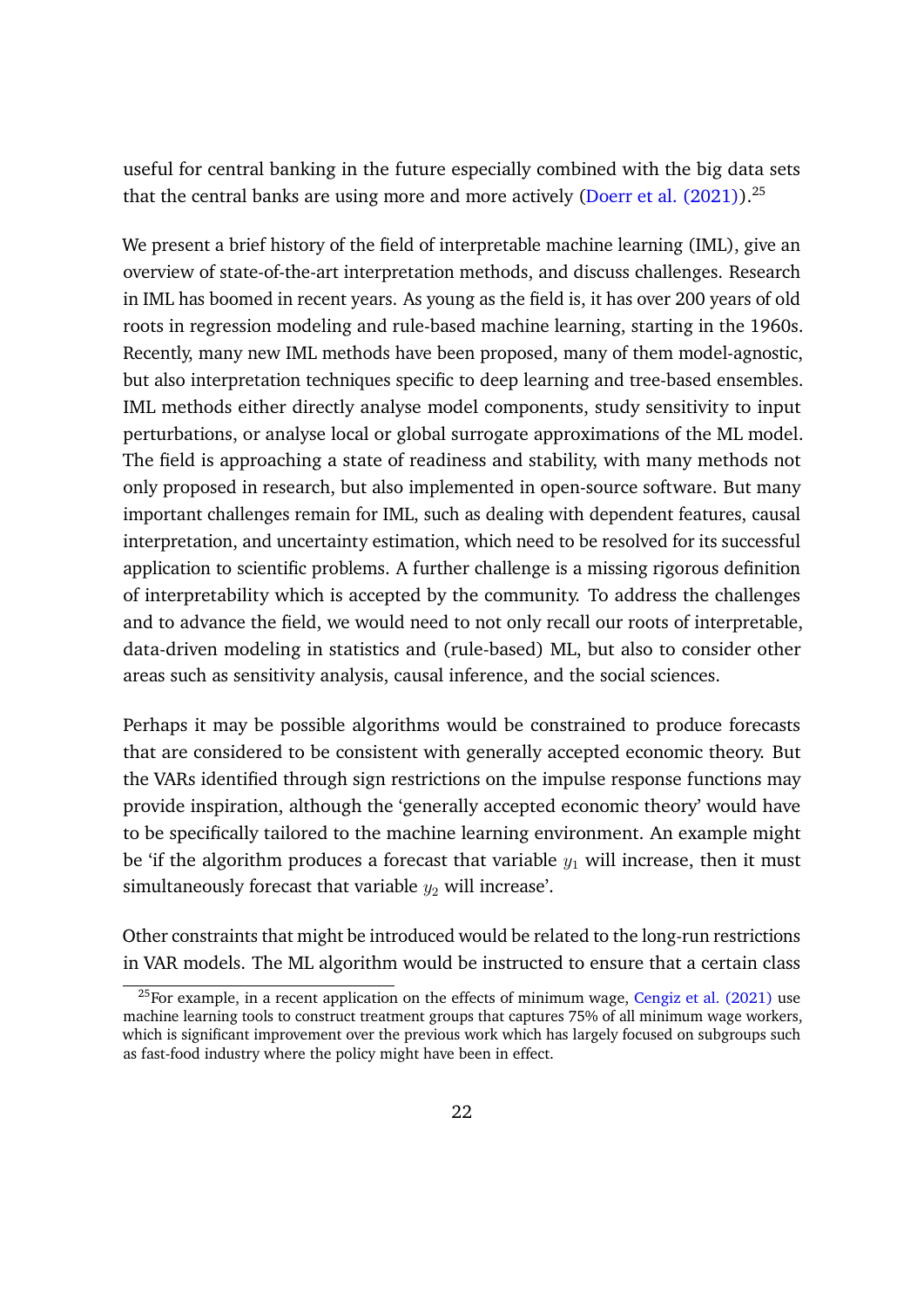of variables would not have any effect on the long-run forecast of another class of variables. A possible combination of ML and FAVAR models would be to ask the ML algorithm to produce the factors that go into the FAVAR model, doing away with the linearity assumption of conventional principal component methods.

### **7 Conclusions**

The thesis in this paper is that the evolution of VAR methodology has led to its gradual adoption in central banks as a useful analytical tool. VAR methodology started at the lower right hand (heavily data focused) corner of the Pagan frontier (Figure 1), but has gradually moved upwards to incorporate theoretical elements thus allowing central banks to use it to conduct structural/causal, including scenario analysis. Such analysis, we have argued, is necessary for the central bank's communication with the public about policy choices and decisions to be credible.

If our thesis is correct, and for machine learning models to be adopted widely by central banks in their monetary policy tool boxes, their causal structure and interpretation need to become more transparent. We hope that our analysis and modest suggestions in the previous section will lead to a conversation between traditional econometricians and machine learning experts on how to combine the best elements of each approach for more informed policy decisions and better understanding of these decisions by the general public.

### **References**

- Abadie, Alberto, and Matias D. Cattaneo. 2018. "Econometric Methods for Program Evaluation." *Annual Review of Economics* 10, no. 1 (August): 465–503. doi:10.1146/annurev-econom ics. https://ideas.repec.org/a/anr/reveco/v10y2018p465-503.html.
- Adrian, Tobias, Nina Boyarchenko, and Domenico Giannone. 2019. "Vulnerable Growth." *American Economic Review* 109, no. 4 (April): 1263–1289. https://ideas.repec.org/ a/aea/aecrev/v109y2019i4p1263-89.html.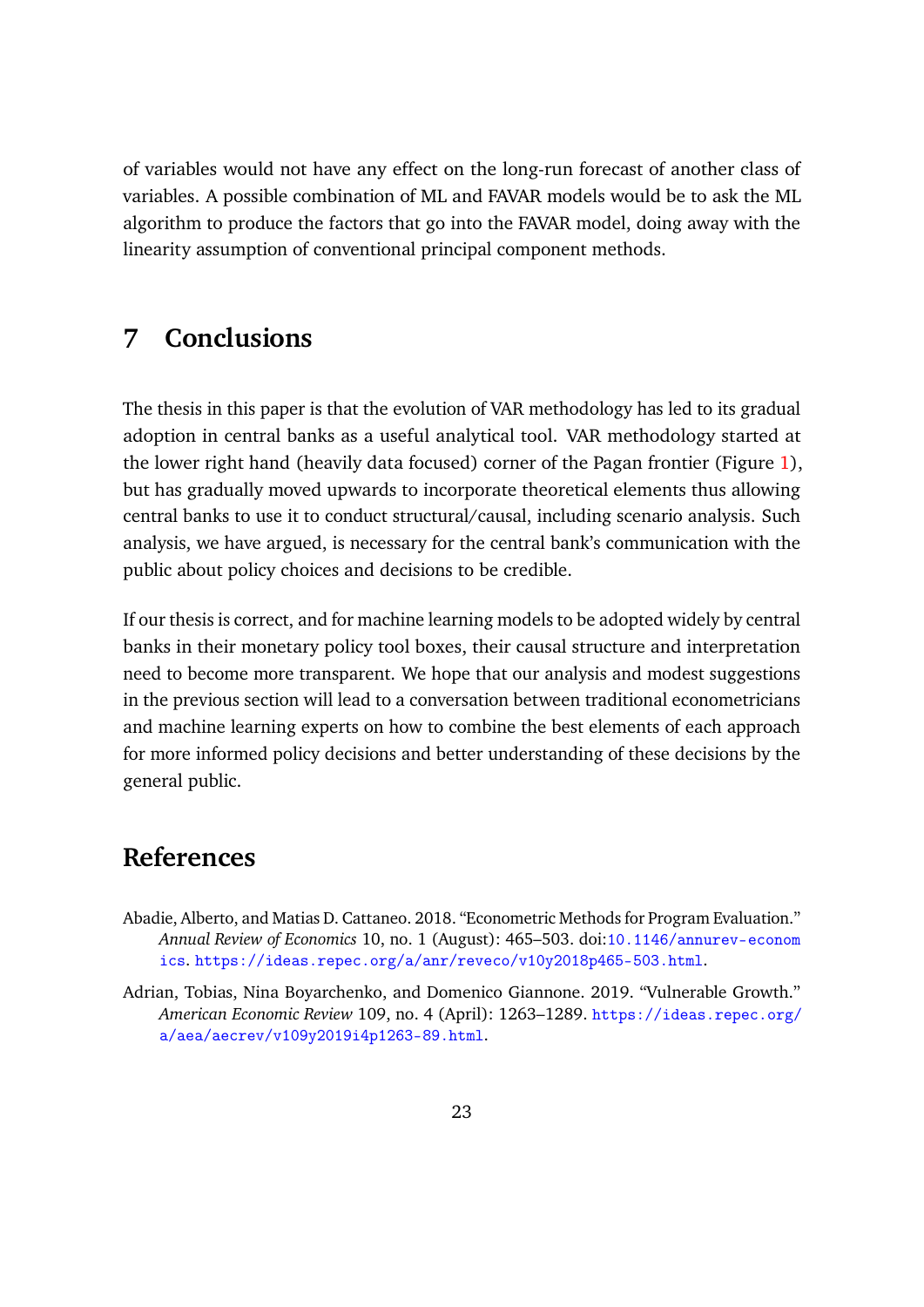- Athey, Susan. 2015. "Beyond prediction: Using big data for policy problems." *Science* 355, no. 6324 (May): 483–485. doi:DOI:10.1126/science.aal4321. https://science. sciencemag.org/content/355/6324/483/tab-article-info.
- Athey, Susan, and Guido Imbens. 2019. *Machine Learning Methods Economists Should Know About.* Papers 1903.10075. arXiv.org, March. https : / / ideas . repec . org / p / arx / papers/1903.10075.html.
- Babii, Andrii, Eric Ghysels, and Jonas Striaukas. 2020. *Machine Learning Time Series Regressions with an Application to Nowcasting.* arXiv: 2005.14057 [econ.EM].
- Bernanke, Ben S. 1986. "Alternative explanations of the money-income correlation." *Carnegie-Rochester Conference Series on Public Policy* 25, no. 1 (January): 49–99. https://ideas. repec.org/a/eee/crcspp/v25y1986ip49-99.html.
- Bernanke, Ben S, Jean Boivin, and Piotr Eliasz. 2005. "Measuring the Effects of Monetary Policy: A Factor-Augmented Vector Autoregressive (FAVAR) Approach." *Quarterly Journal of Economics* 120 (1): 387–422.
- Blinder, Alan S., Michael Ehrmann, Marcel Fratzscher, Jakob De Haan, and David-Jan Jansen. 2008. *Central Bank Communication and Monetary Policy: A Survey of Theory and Evidence.* Technical report 4. December. https://ideas.repec.org/a/aea/jeclit/v46y2008i4p 910-45.html.
- Carriero, Andrea, Todd E. Clark, and Massimiliano Marcellino. 2020. *Capturing Macroeconomic Tail Risks with Bayesian Vector Autoregressions.* Working Papers 202002R. Federal Reserve Bank of Cleveland, January. doi:10.26509/frbc-wp-202002. https://ideas.repec. org/p/fip/fedcwq/87375.html.
- Carriero, Andrea, Todd E. Clark, and Marcellino Massimiliano. 2020. *Nowcasting Tail Risks to Economic Activity with Many Indicators.* Working Papers 202013R2. Federal Reserve Bank of Cleveland, May. doi:10.26509/frbc-wp-202013. https://ideas.repec.org/p/fip/ fedcwq/87955.html.
- Cengiz, Doruk, Arindrajit Dube, Attila S Lindner, and David Zentler-Munro. 2021. *Seeing Beyond the Trees: Using Machine Learning to Estimate the Impact of Minimum Wages on Labor Market Outcomes.* Working Paper, Working Paper Series 28399. National Bureau of Economic Research, January. doi:10.3386/w28399. http://www.nber.org/papers/ w28399.
- Chavleishvili, Sulkhan, and Simone Manganelli. 2019. *Forecasting and stress testing with quantile vector autoregression.* Working Paper Series 2330. European Central Bank, November. https://ideas.repec.org/p/ecb/ecbwps/20192330.html.
- Christiano, Lawrence J., Martin Eichenbaum, and Charles L. Evans. 1999. "Monetary policy shocks: What have we learned and to what end?" Chap. 2 in *Handbook of Macroeconomics,* edited by J. B. Taylor and M. Woodford, 1:65–148. Handbook of Macroeconomics. Elsevier. https://ideas.repec.org/h/eee/macchp/1-02.html.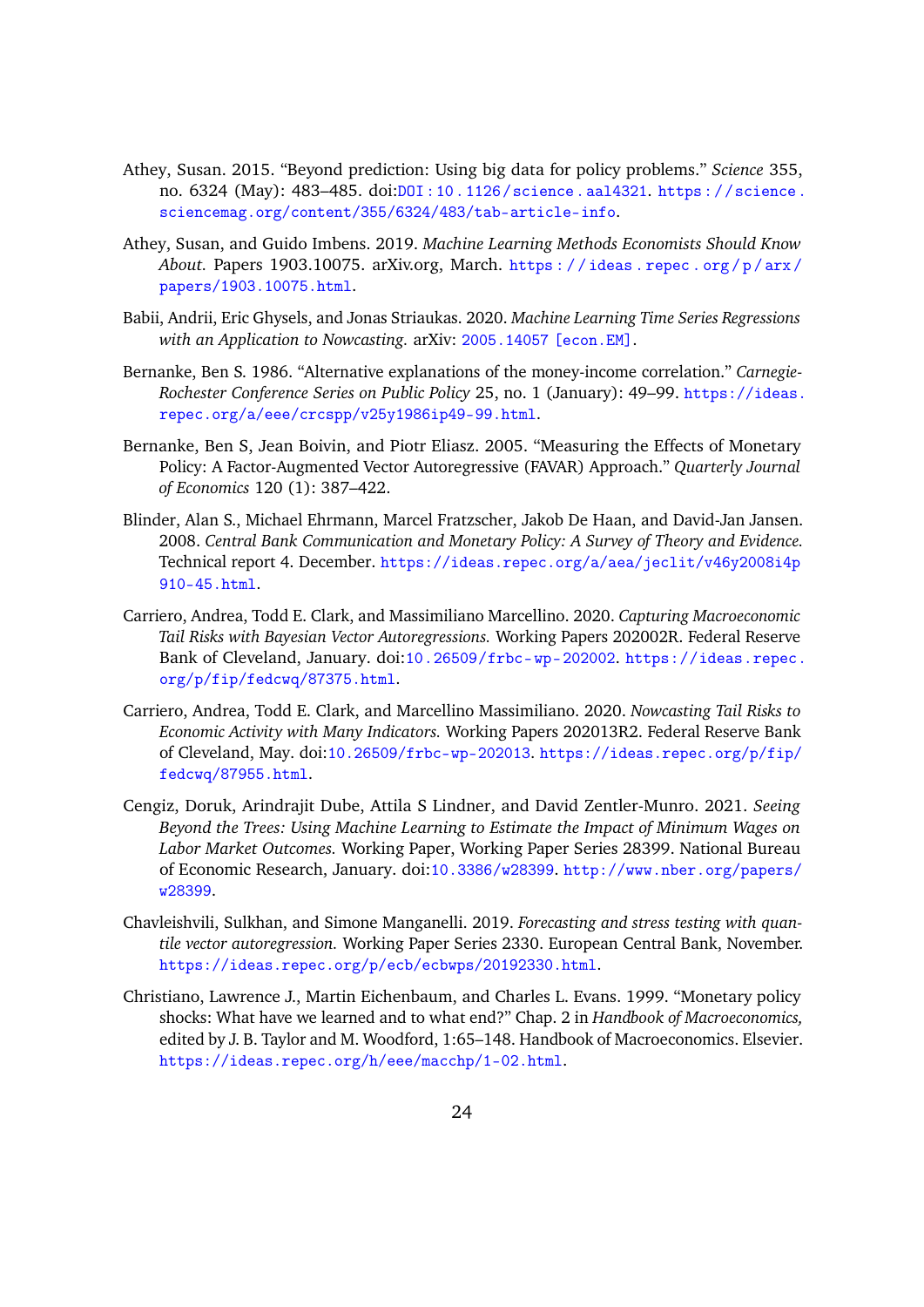- Dees, Stephane, Filippo Di Mauro, M. Hashem Pesaran, and L. Vanessa Smith. 2007. "Exploring the International Linkages of the Euro Area: A Global Var Analysis." *Journal of Applied Econometrics* 22 (1): 1–38. issn: 08837252, 10991255. http://www.jstor.org/stable/ 25146503.
- Del Negro, Marco, and Frank Schorfheide. 2006. "How good is what you've got? DSGE-VAR as a toolkit for evaluating DSGE models." *Economic Review* 91 (Q 2): 21–37. https : //ideas.repec.org/a/fip/fedaer/y2006iq2p21-37nv.91no.2.html.
- Doan, Thomas, Robert B. Litterman, and Christopher A. Sims. 1986. *Forecasting and conditional projection using realistic prior distribution.* Staff Report 93. Federal Reserve Bank of Minneapolis. https://ideas.repec.org/p/fip/fedmsr/93.html.
- Doerr, Sebastian, Leonardo Gambacorta, and José María Serena Garralda. 2021. *Big data and machine learning in central banking.* BIS Working Papers 930. Bank for International Settlements, March. https://ideas.repec.org/p/bis/biswps/930.html.
- Fouliard, Jeremy, Michael Howell, and Hélène Rey. 2020. *Answering the Queen: Machine Learning and Financial Crises.* Working Paper, Working Paper Series 28302. National Bureau of Economic Research, December. doi:10.3386/w28302. http://www.nber.org/ papers/w28302.
- Fuchs-Schündeln, N., and T.A. Hassan. 2016. "Natural Experiments in Macroeconomics." Chap. 0 in *Handbook of Macroeconomics,* edited by J. B. Taylor and Harald Uhlig, 2:923– 1012. Handbook of Macroeconomics. Elsevier. doi:10.1016/bs.hesmac.2016.03. https: //ideas.repec.org/h/eee/macchp/v2-923.html.
- Gambacorta, Leonardo, Yiping Huang, Han Qiu, and Jingyi Wang. 2019. *How do machine learning and non-traditional data affect credit scoring? New evidence from a Chinese fintech firm.* BIS Working Papers 834. Bank for International Settlements, December. https: //ideas.repec.org/p/bis/biswps/834.html.
- Gelos, R. G, Lucyna Gornicka, Robin Koepke, Ratna Sahay, and Silvia Sgherri. 2019. *Capital Flows at Risk: Taming the Ebbs and Flows.* IMF Working Papers 19/279. International Monetary Fund, December. https://ideas.repec.org/p/imf/imfwpa/19-279.html.
- Giannone, Domenico, Michele Lenza, and Giorgio E. Primiceri. 2015. "Prior Selection for Vector Autoregressions." *The Review of Economics and Statistics* 97, no. 2 (May): 436–451. https://ideas.repec.org/a/tpr/restat/v97y2015i2p436-451.html.
- Jordà, Òscar. 2005. "Estimation and Inference of Impulse Responses by Local Projections." *American Economic Review* 95, no. 1 (March): 161–182. doi:10.1257/0002828053828518. https://www.aeaweb.org/articles?id=10.1257/0002828053828518.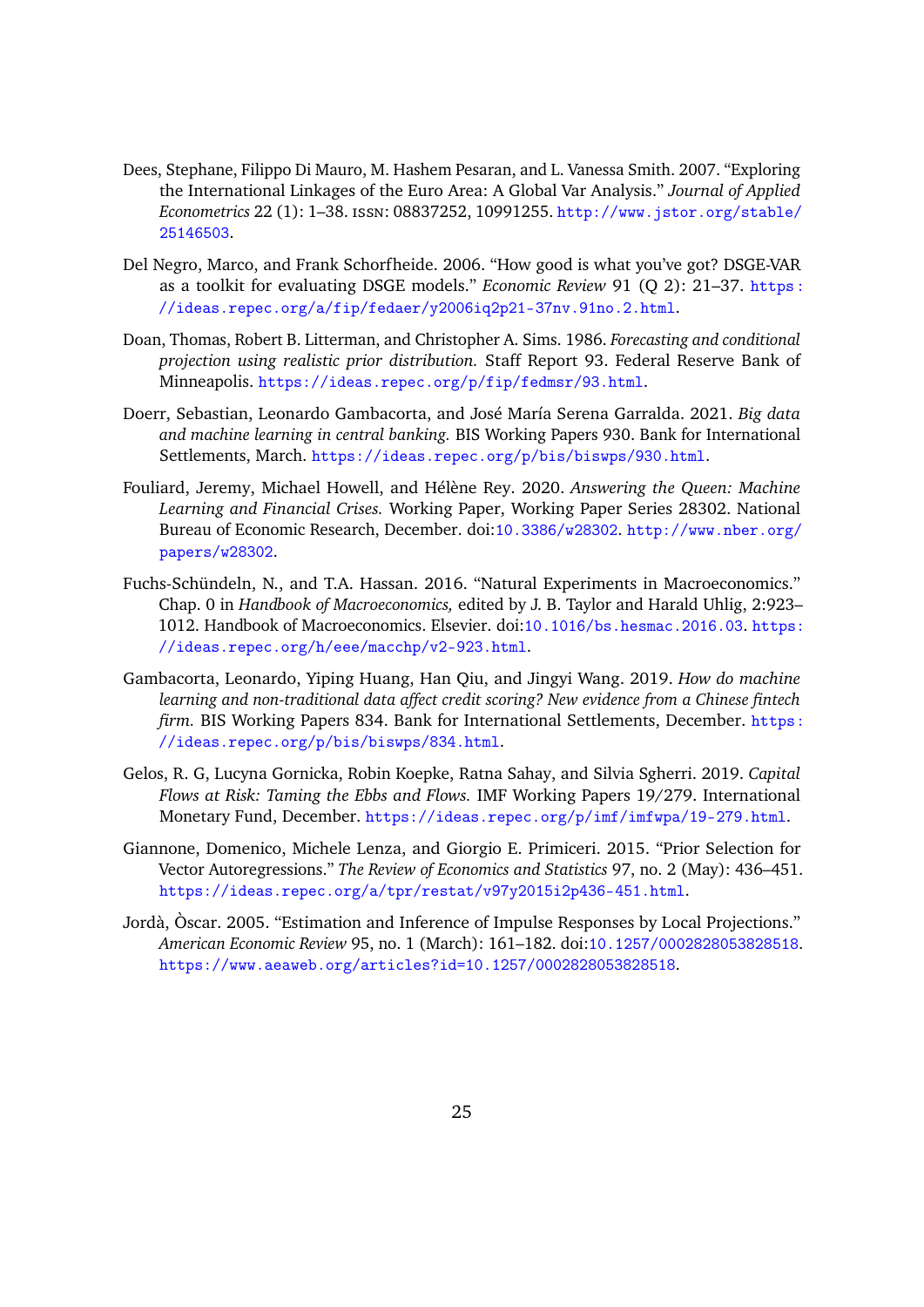- Karagedikli, Ozer, Shaun P. Vahey, and Elizabeth C. Wakerly. 2019. *Improved methods for combining point forecasts for an asymmetrically distributed variable.* CAMA Working Papers 2019-15. Centre for Applied Macroeconomic Analysis, Crawford School of Public Policy, The Australian National University, February. https://ideas.repec.org/p/een/ camaaa/2019-15.html.
- Kelleher, John D. 2019. *Deep Learning.* The MIT Press.
- Kilian, Lutz, and Helmut Lutkepohl. 2018. *Structural Vector Autoregressive Analysis.* Cambridge Books. Cambridge University Press.
- Kuhn, Max, and Kjell Johnson. 2013. *Applied predictive modeling.* http://www.amazon.com/ Applied-Predictive-Modeling-Max-Kuhn/dp/1461468485/.
- Leeper, Eric M., and Tao Zha. 2003. "Modest policy interventions." *Journal of Monetary Economics* 50, no. 8 (November): 1673–1700. https : / / ideas . repec . org / a / eee / moneco/v50y2003i8p1673-1700.html.
- Loaiza-Maya, Rubén, and Michael Stanley Smith. 2020. "Real-Time Macroeconomic Forecasting With a Heteroscedastic Inversion Copula." *Journal of Business & Economic Statistics* 38, no. 2 (April): 470–486. doi:10.1080/07350015.2018.151. https://ideas.repec.org/ a/taf/jnlbes/v38y2020i2p470-486.html.
- Masini, Ricardo P., Marcelo C. Medeiros, and Eduardo F. Mendes. 2021. *Machine Learning Advances for Time Series Forecasting.* arXiv: 2012.12802 [econ.EM].
- Molnar, Christoph, Giuseppe Casalicchio, and Bernd Bischl. 2020. *Interpretable Machine Learning – A Brief History, State-of-the-Art and Challenges.* Technical report. eprint: 2010. 09337.
- Mullainathan, Sendhil, and Jann Spiess. 2017. "Machine Learning: An Applied Econometric Approach." *Journal of Economic Perspectives* 31, no. 2 (Spring): 87-106. https://ideas. repec.org/a/aea/jecper/v31y2017i2p87-106.html.
- Mumtaz, Haroon, and Paolo Surico. 2009. "The Transmission of International Shocks: A Factor-Augmented VAR Approach." *Journal of Money, Credit and Banking* 41, no. s1 (February): 71–100. doi:10.1111/j.1538-4616.2008.. https://ideas.repec.org/a/wly/jmoncb/ v41y2009is1p71-100.html.
- Nakamura, Emi, and Jón Steinsson. 2018. *High Frequency Identification of Monetary Non-Neutrality: The Information Effect.* NBER Working Papers 19260. National Bureau of Economic Research, Inc, January. https://ideas.repec.org/p/nbr/nberwo/19260. html.
- Pearl, Judea. 2018. "The Seven Tools of Causal Inference with Reflections on Machine Learning." *Communications of Association for Computing Machinery* 1, no. 1 (November): 1–6. https://ftp.cs.ucla.edu/pub/stat\_ser/r481.pdf.